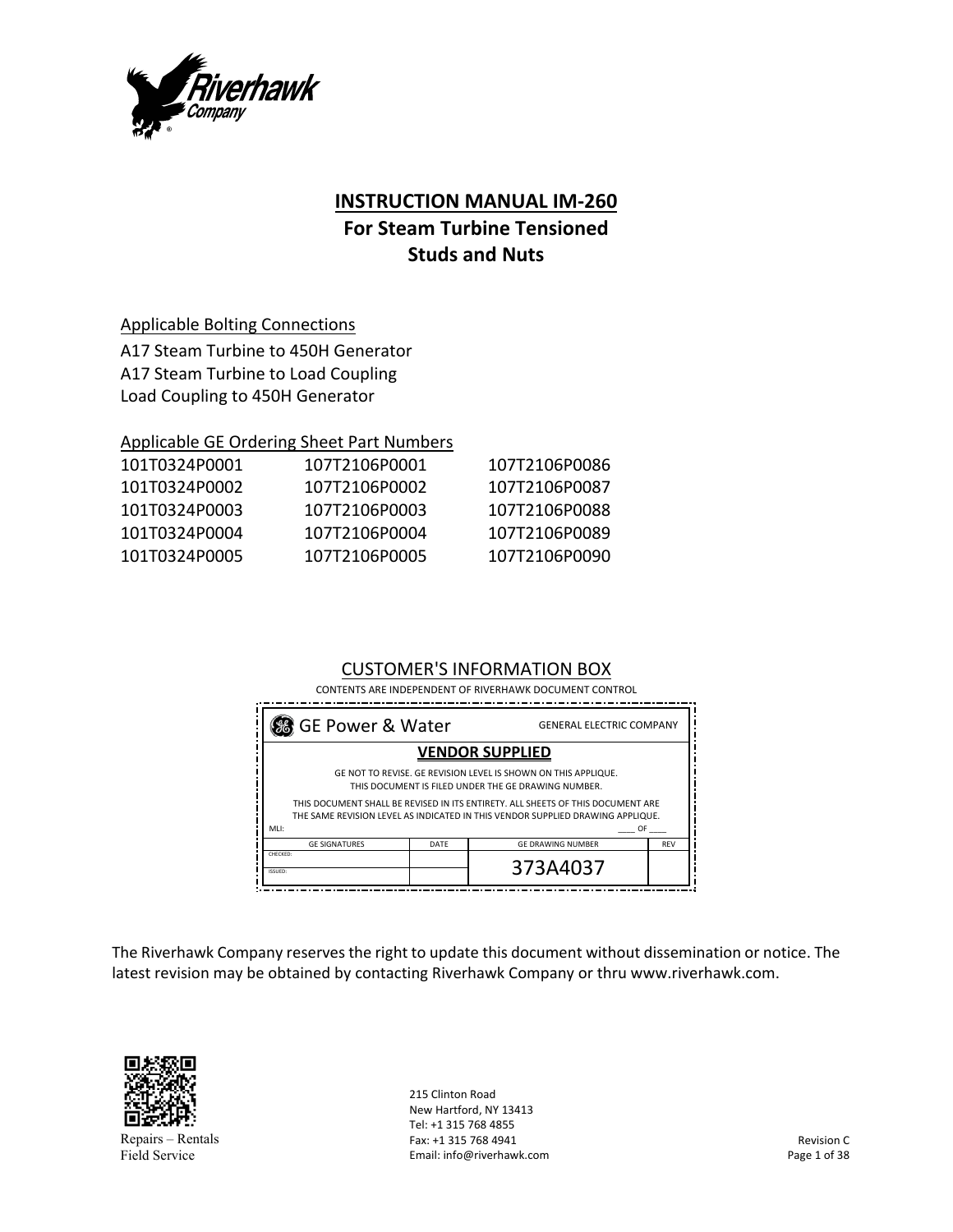## **Table of Contents**

| Section     | Description                                      | Page Number |
|-------------|--------------------------------------------------|-------------|
| 1.0         | <b>Cautions and Safety Warnings</b>              | 3           |
| 2.0         | Scope and GE Part Number Cross Reference         | 5           |
| 3.0         | <b>Quick Checklist</b>                           | 6           |
| 4.0         | <b>General Preparations</b>                      | 10          |
| 5.0         | <b>Hardware Set Preparations</b>                 | 12          |
| 6.0         | <b>Stud and Nut Assembly</b>                     | 15          |
| 7.0         | <b>Hydraulic Tensioner Equipment Assembly</b>    | 17          |
| 8.0         | Assembly of Tensioner on Stud                    | 20          |
| 9.0         | <b>Stud Tensioning</b>                           | 23          |
| 10.0        | Thread Locking and Windage Plug Installation     | 26          |
| 11.0        | <b>Stud and Nut Removal</b>                      | 27          |
| 12.0        | <b>Storage Instructions</b>                      | 31          |
| 13.0        | <b>Frequently Asked Questions</b>                | 32          |
| 14.0        | <b>Revision History</b>                          | 35          |
| Appendix A1 | <b>EC Declaration of Conformity</b>              | 35          |
| Appendix A2 | <b>UKCA Declaration of Conformity</b>            | 36          |
| Appendix B1 | 40-Bolt Tensioning Pattern (GT-LC) Record Sheet  | 37          |
| Appendix B2 | 40-Bolt Tensioning Pattern (LC-GEN) Record Sheet | 38          |



215 Clinton Road<br>New Hartford New Hartford, NY 13413 Tel: +1 315 768 4855 Fax: +1 315 768 4941 Email: info@riverhawk.com

| <b>CUSTOMER'S INFORMATION BOX</b><br>CONTENTS ARE INDEPENDENT OF RIVERHAWK DOCUMENT CONTROL |            |  |
|---------------------------------------------------------------------------------------------|------------|--|
| <b>GE DRAWING NUMBER</b>                                                                    | <b>RFV</b> |  |
| 373A4037                                                                                    |            |  |
|                                                                                             | Revisior   |  |

Revision C Page 2 of 38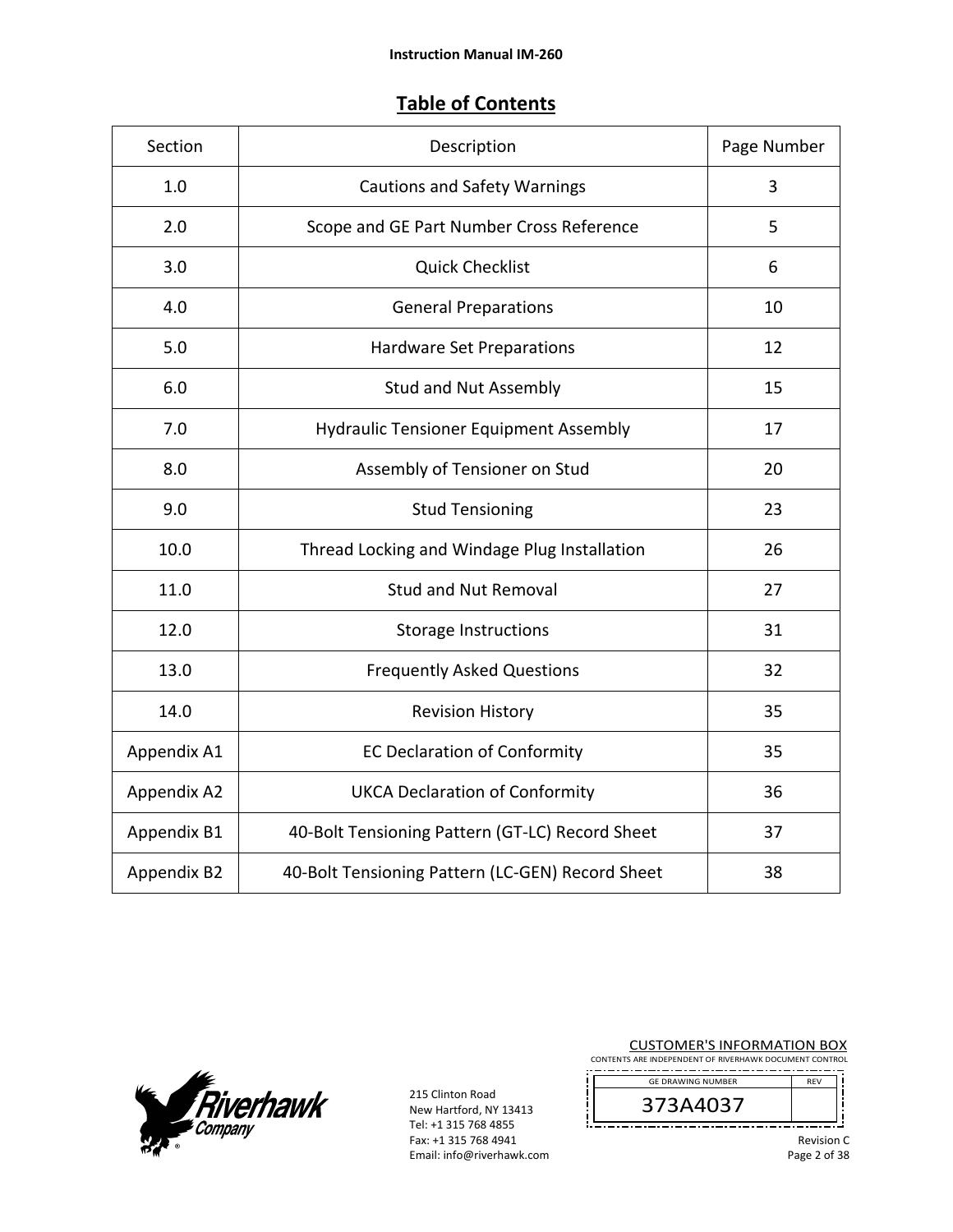#### **1.0 Cautions and Safety Warnings**

#### **WARNING**

**Improper tool use and the failure to follow the correct procedures are the primary root causes of tool failures and personal injuries. A lack of training or experience can lead to incorrect hardware installation or incorrect tool use. Only trained operators with careful, deliberate actions should use hydraulic tensioners. Contact Riverhawk Company with any training needs.** 

#### **WARNING**

Risk of high pressure hydraulic fluid injection. Riverhawk tools operate under high pressure. Thoroughly inspect all hoses and connections for damage or leaks prior to using this equipment.

#### **CAUTION**

Personal injury and equipment damage can occur if the proper health and safety codes and procedures are not followed. Contact the site's health and safety office to determine all applicable safety rules and regulations.

#### **WARNING**

The proper personal protective equipment must be worn at all times. Riverhawk recommends at a minimum, safety glasses, long sleeve shirt, hard hat, heavy work gloves, and steel toe shoes.

#### **CAUTION**

It is especially important to check the condition of the conical thread used to tension the stud. Thread damage from previous abuse can lead to failure of the stud or tensioning equipment

#### **CAUTION**

Riverhawk recommends that the tensioner should be returned to Riverhawk for periodic inspections. Replacement of obsolete tensioners is recommended. Functional upgrades are also recommended. The Riverhawk Service Returns Coordinator should be notified 3‐6 months prior to a planned outage to schedule an inspection service.

#### **WARNING**

A damaged burst disc must be replaced with a burst disc of the same design and pressure rating. Do not substitute a damaged burst disc with a different disc type, a different pressure rating, or a foreign object.



215 Clinton Road New Hartford, NY 13413 Tel: +1 315 768 4855 Fax: +1 315 768 4941 Email: info@riverhawk.com

|  |  |  |  |  |  |  |  |  |  |  |  |  |  |  |  |  |  |  |  |  | <b>CUSTOMER'S INFORMATION BOX</b> |  |  |
|--|--|--|--|--|--|--|--|--|--|--|--|--|--|--|--|--|--|--|--|--|-----------------------------------|--|--|
|  |  |  |  |  |  |  |  |  |  |  |  |  |  |  |  |  |  |  |  |  |                                   |  |  |

CONTENTS ARE INDEPENDENT OF RIVERHAWK DOCUMENT CONTROL --------------------------------------REV GE DRAWING NUMBER

373A4037

Revision C Page 3 of 38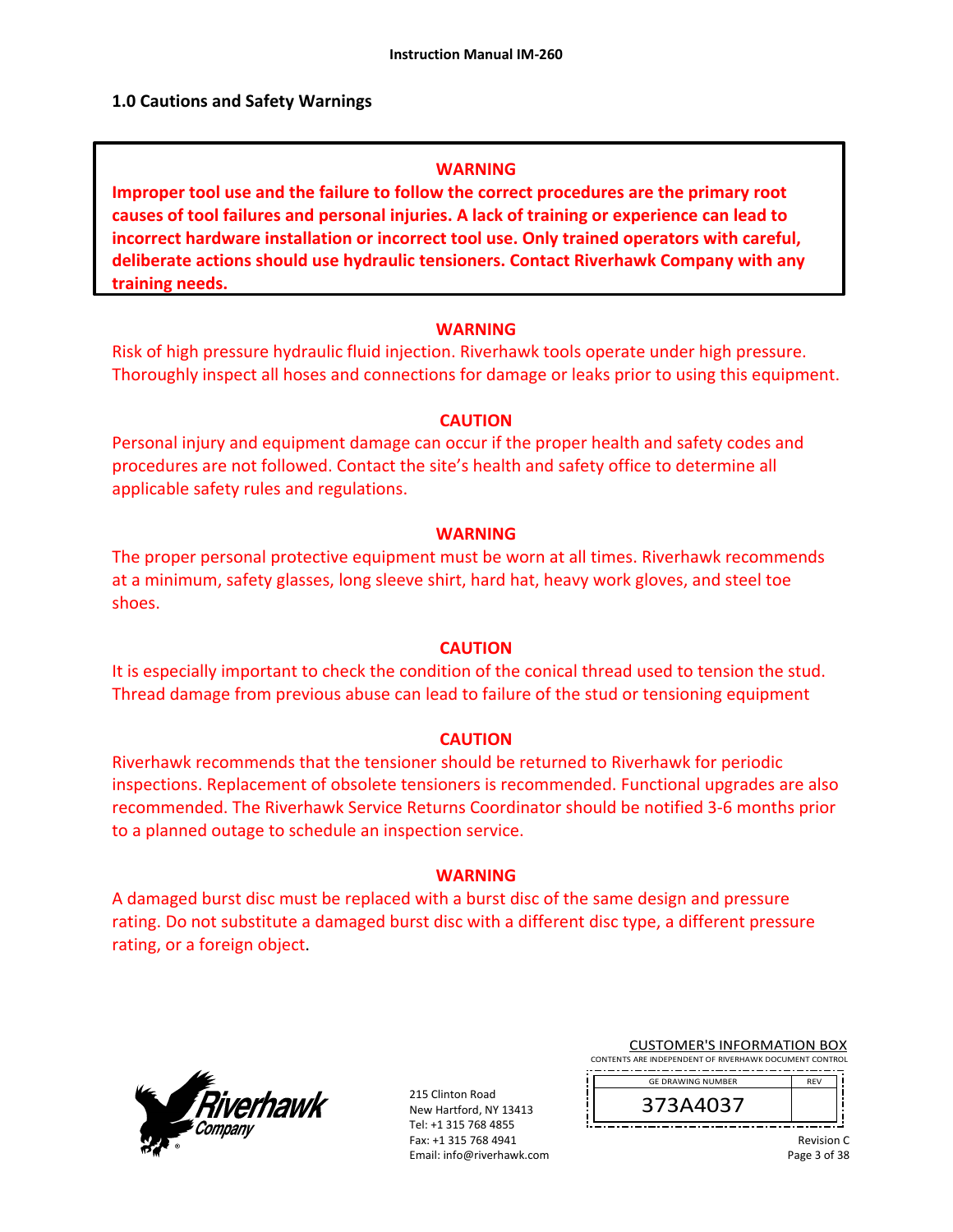## **WARNING**

To avoid failure, ensure safety, and proper operation, the tensioner assembly must be installed on a stud in the flange before bleeding and pressurizing the tensioner. Do not use the tensioner at any pressure unless the tool is installed on a stud in a flange.

## **CAUTION**

Personal injury and equipment damage can occur if the puller screw is not securely engaged with the tapered threads of the stud. Proper engagement is achieved when the puller screw is tight in the stud and the tensioner assembly is free to turn.

## **WARNING**

The safety cage must be in place at all times. When the tensioner is pressurized hands must be kept out of designated areas to avoid any potential for personal injury.

## **CAUTION**

Before threading the puller screw into the stud, carefully check the cleanliness of both the stud's and the puller screw's conical threads. Apply a light coat of clean turbine oil or a spray lubricant to the puller screw. This procedure will ease assembly and assure positive mating of the threads before tightening. Do not use "Never Seize" on the conical threads.

## **CAUTION**

Do not tighten the nut while the tool is coming up to pressure; wait until pressure is achieved before attempting to tighten the nut with the spanner ring. If the tool is not properly installed, the tool could jump off the stud while coming up to pressure.

## **CAUTION**

Do not exceed the maximum pressure marked on the tensioner. Excessive pressure can damage the stud and puller screw.

## **WARNING**

**FIRE HAZARD:** DO NOT heat when puller assembly is in place. Personal injury or equipment damage may occur. Use of an Oxy‐Acetylene torch is not recommended

## **WARNING**

Do not use a hydraulic tensioner to remove a stud with damaged conical threads.



215 Clinton Road New Hartford, NY 13413 Tel: +1 315 768 4855 Fax: +1 315 768 4941 Email: info@riverhawk.com CUSTOMER'S INFORMATION BOX

CONTENTS ARE INDEPENDENT OF RIVERHAWK DOCUMENT CONTROL ----------------------------

| <b>GF DRAWING NUMBER</b> | <b>REV</b> |
|--------------------------|------------|
| 373A4037                 |            |

Revision C Page 4 of 38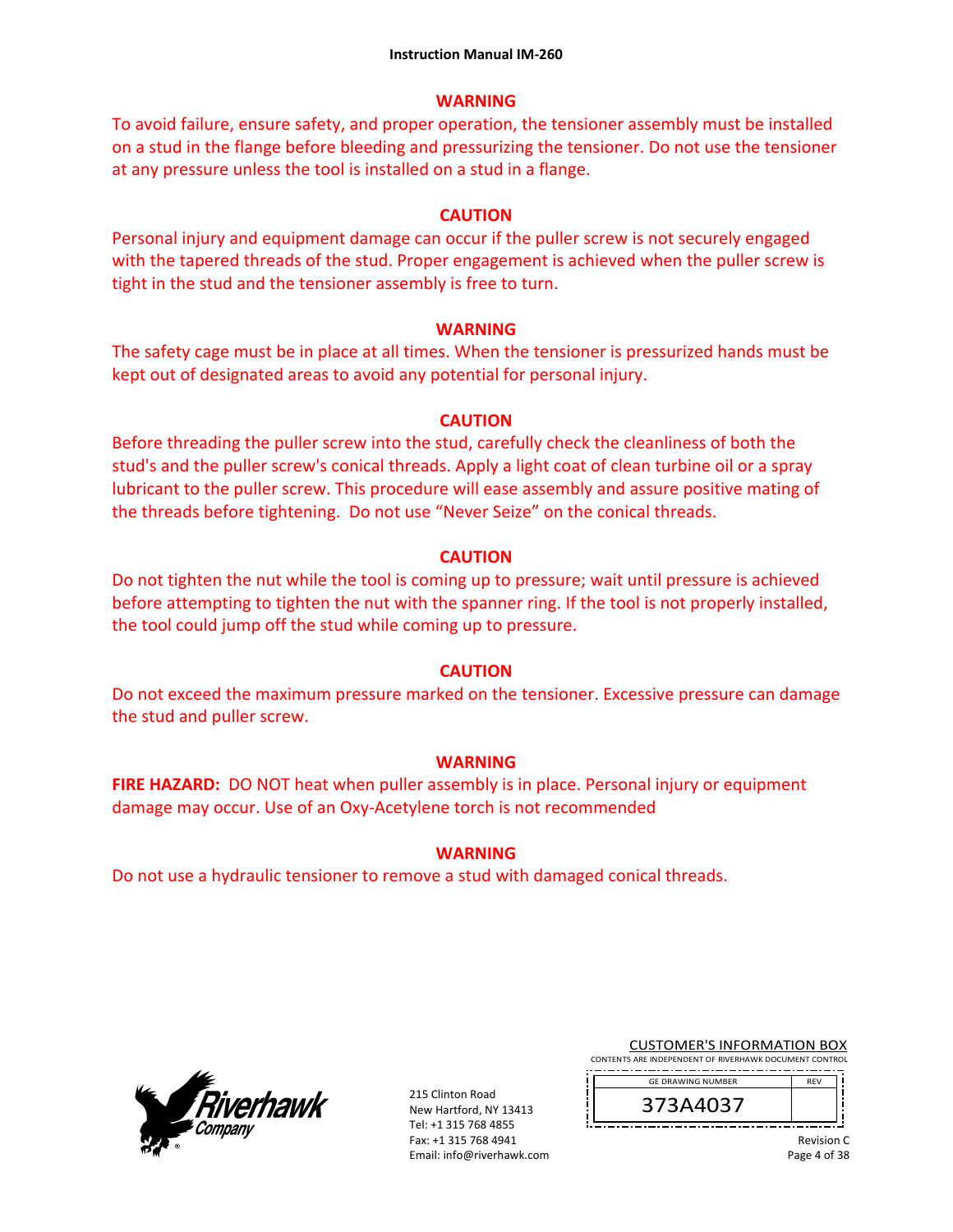## **2.0 Scope and GE Part Number Cross Reference**

This document describes the procedure to be used to install the stud and nut sets supplied by the Riverhawk Company in the flanges at the Steam Turbine/Load Coupling and Load Coupling/Generator connections.

The various frame configurations covered in this manual are listed in Sections 2.1 through 2.4 with differences as related to connective hardware defined. Listed also are the pertinent hardware drawings (HF-xxxx). These drawings as well as tooling drawings (HT-xxxx) form part of this manual.

## **2.1 A17 Steam Turbine to 450H Generator**

| <b>GE Part Number</b> | Riverhawk P/N | GE VENDOC P/N |
|-----------------------|---------------|---------------|
| 101T0324P0001         | HF-5061       | GE 269B8691   |
| 101T0324P0002         | HF-5061       | GE 269B8691   |
| 107T2106P0001         | HF-5061       | GE 269B8691   |
| 107T2106P0002         | HF-5061       | GE 269B8691   |
| 107T2106P0086         | HF-5061       | GE 269B8691   |
| 107T2106P0087         | HF-5061       | GE 269B8691   |

The hydraulic tooling used for installation and removal is Riverhawk HT‐5162.

These hardware drawings depict the stud and nut set for the Steam Turbine to Load Coupling (1‐  $1/8$ " size, Qty 40) as well as the Load Coupling to Generator  $(1-1/8)$ " size, Qty 40).

## **2.2 A17 Steam Turbine to Load Coupling**

| <b>GE Part Number</b> | Riverhawk P/N | <b>GE VENDOC P/N</b> |
|-----------------------|---------------|----------------------|
| 101T0324P0004         | HF-5264       | GE 269B8730          |
| 107T2106P0004         | HF-5264       | GE 269B8730          |
| 107T2106P0089         | HF-5264       | GE 269B8730          |

The hydraulic tooling used for installation and removal is Riverhawk HT‐5162.

These hardware drawings depict the stud and nut set for the Steam Turbine to Load Coupling (1‐ 1/8" size, Qty 40).



215 Clinton Road New Hartford, NY 13413 Tel: +1 315 768 4855 Fax: +1 315 768 4941 Email: info@riverhawk.com

| CONTENTS ARE INDEPENDENT OF RIVERHAWK DOCUMENT CONTROL |               |
|--------------------------------------------------------|---------------|
| <b>GE DRAWING NUMBER</b>                               | <b>RFV</b>    |
| 373A4037                                               |               |
|                                                        | $\cdots$<br>- |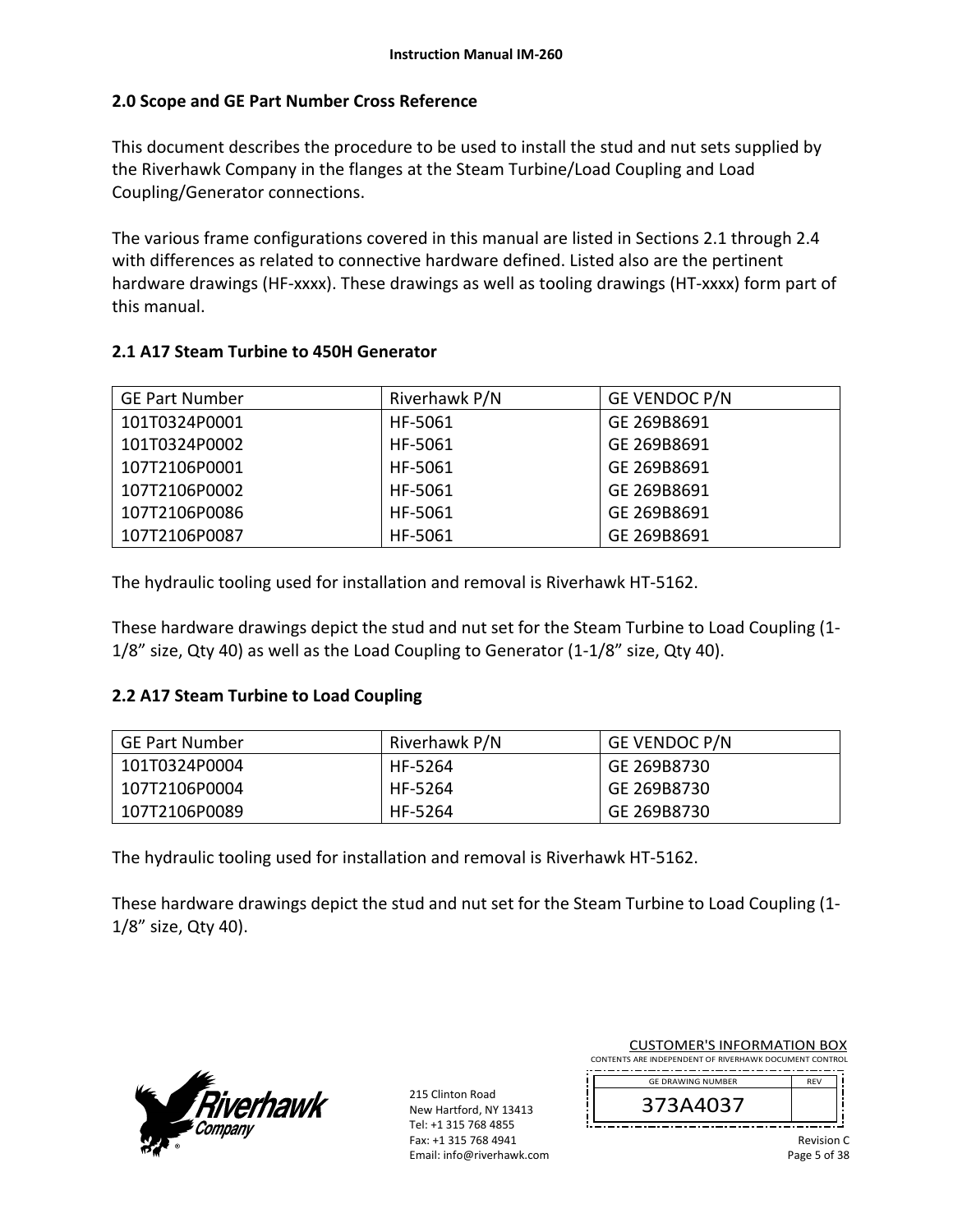## **2.3 Load Coupling to 450H Generator**

| GE Part Number | Riverhawk P/N | <b>GE VENDOC P/N</b> |
|----------------|---------------|----------------------|
| 101T0324P0005  | HF-5265       | GE 269B8731          |
| 107T2106P0005  | HF-5265       | GE 269B8731          |
| 107T2106P0090  | HF-5265       | GE 269B8731          |

The hydraulic tooling used for installation and removal is Riverhawk HT‐5162.

These hardware drawings depict the stud and nut set for the Load Coupling to Generator (1‐1/8" size, Qty 40).

## **2.4 Hydraulic Tooling**

| <b>GE Part Number</b> | Riverhawk P/N | GE VENDOC P/N |  |  |  |  |
|-----------------------|---------------|---------------|--|--|--|--|
| 101T0324P0003         | HT-5162       | GE 269B8699   |  |  |  |  |
|                       | AP-0532       | GE 359B2502   |  |  |  |  |
| 107T2106P0003         | HT-5162-DE    | GE 269B8699   |  |  |  |  |
|                       | AP-0532-DE    | GE 359B2502   |  |  |  |  |
| 107T2106P0088         | HT-5162-PL    | GE 269B8699   |  |  |  |  |
|                       | AP-0532-PL    | GE 359B2502   |  |  |  |  |

#### **3.0 Quick Checklist**

The following checklist is intended as a summary of the steps needed to use the Riverhawk‐ supplied equipment. New personnel or those experienced personnel who have not used the Riverhawk equipment recently are encouraged to read the entire manual.

## **EQUIPMENT INSPECTION**

- $\Box$  Check oil level in hydraulic pump.
- $\Box$  Check air pressure at 80psi [5.5 bar] minimum. (For air-driven pumps)
- $\Box$  Check hydraulic hose for damage.
- □ Test pump.
- $\Box$  Inspect tensioner for any damage.



215 Clinton Road New Hartford, NY 13413 Tel: +1 315 768 4855 Fax: +1 315 768 4941 Email: info@riverhawk.com

| CONTENTS ARE INDEPENDENT OF RIVERHAWK DOCUMENT CONTROL |            |
|--------------------------------------------------------|------------|
| <b>GE DRAWING NUMBER</b>                               | <b>RFV</b> |
| 373A4037                                               |            |
|                                                        |            |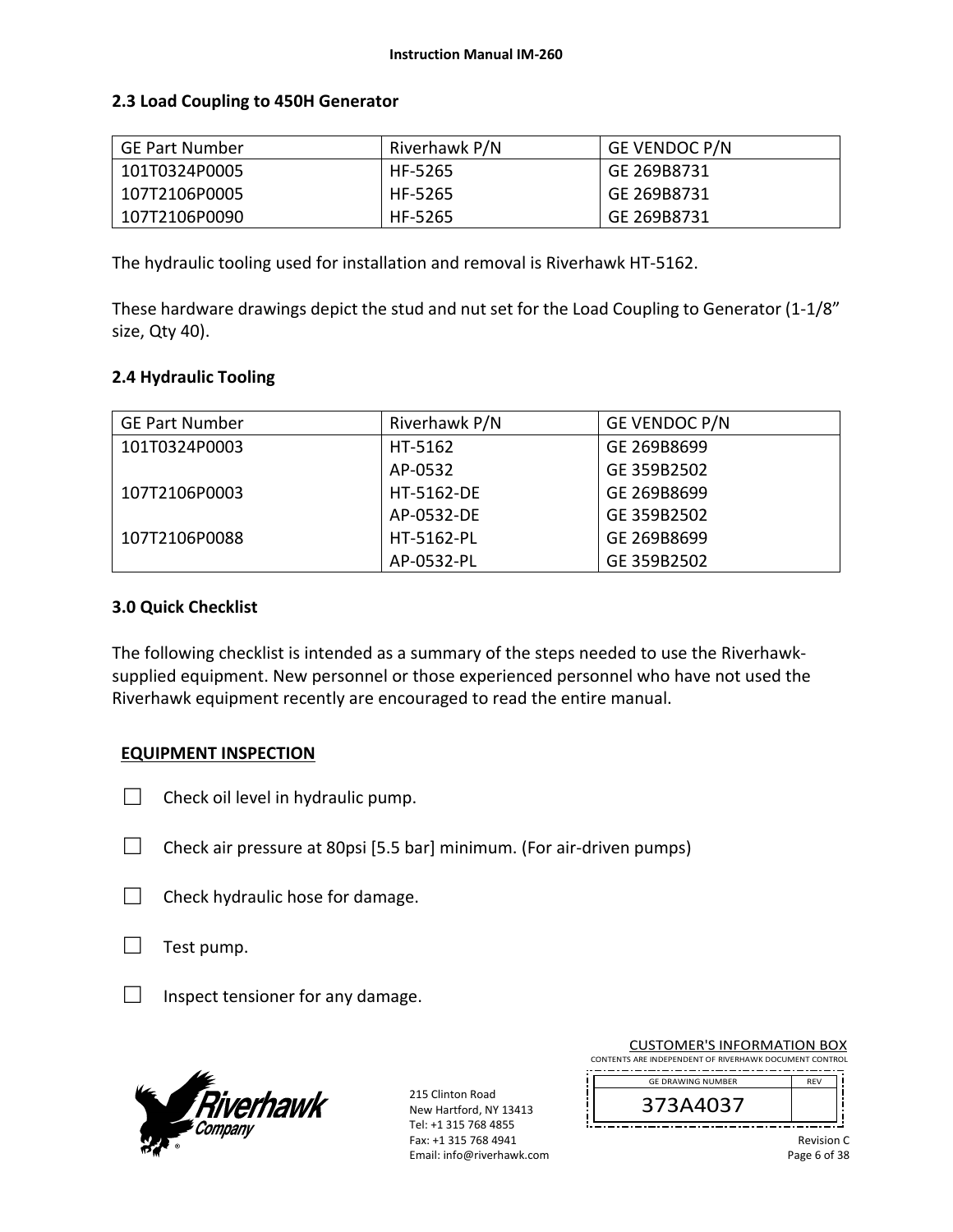#### **NUT AND STUD PREPARATION**

- $\Box$  Inspect studs and nuts for any damage.
- $\Box$  Clean the studs and nuts.
- □ Measure stud lengths. (VERY IMPORTANT)
- $\Box$  Install studs and nuts (off-center) into the flange.
- $\Box$  Set stick-out dimension on the coupling side of the flange.
- $\Box$  Hand tighten nuts on generator side of flange.
- □ Verify stick‐out measurement **(VERY IMPORTANT)**

## **TENSIONING (Bolt Installation)**

- $\Box$  Check tensioner drawing for correct parts and part numbers.
- □ Apply a light coat of clean turbine oil or spray lubricant to the puller screw. **DO NOT USE "NEVER SEIZE" ON THE CONICAL THREADS.**
- $\Box$  Install the spanner ring onto the nut.
- $\Box$  Thread the puller screw into the stud.
- $\Box$  Insert an Allen wrench into the back side of the stud.
- □ Insert another Allen wrench into the puller screw. While holding the stud still, tighten the puller screw until hand tight and then loosen the puller screw 1/2 of a turn.
- □ Retighten the puller screw and leave tight. **DO NOT BACK OFF PULLER SCREW.**
- $\Box$  Slide the foot over the puller stud and orientate the foot into position.



215 Clinton Road New Hartford, NY 13413 Tel: +1 315 768 4855 Fax: +1 315 768 4941 Email: info@riverhawk.com

| CONTENTS ARE INDEPENDENT OF RIVERHAWK DOCUMENT CONTROL |            |
|--------------------------------------------------------|------------|
| <b>GE DRAWING NUMBER</b>                               | <b>RFV</b> |
| 373A4037                                               |            |
|                                                        |            |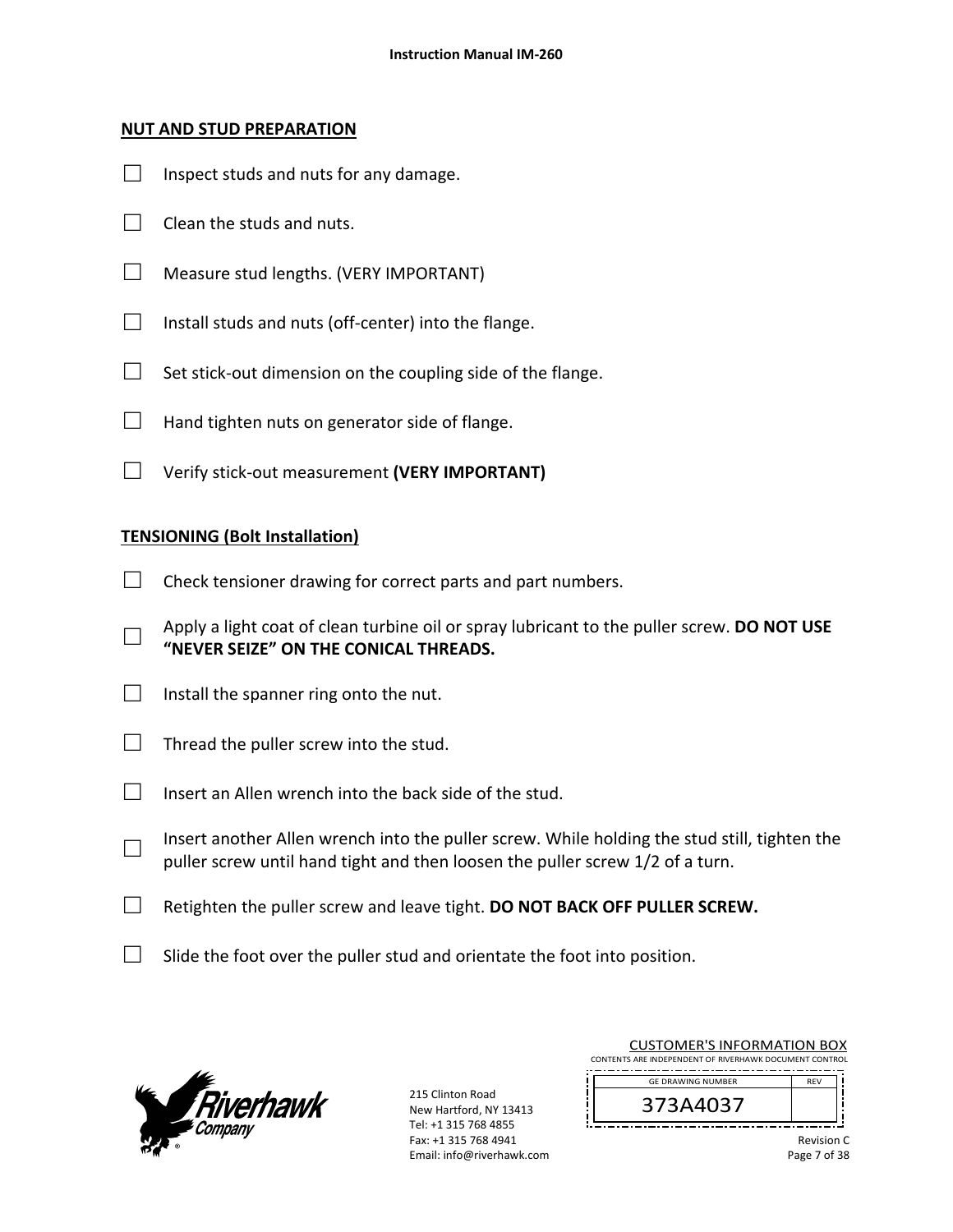|        | Thread the tensioner onto puller screw until it stops. There should be a 1/16" to 3/16" gap<br>between the foot and tensioner.                                               |
|--------|------------------------------------------------------------------------------------------------------------------------------------------------------------------------------|
|        | Place the guard over the tensioner and position the guide pin into the hole in the backside<br>of the stud.                                                                  |
|        | Tighten the guard's knurled interlock fitting by hand until it presses firmly against<br>tensioner (no gap).                                                                 |
|        | Push the center of the interlock fitting towards the tensioner while pulling back on the<br>fitting's pull tabs until it locks onto the tensioner and release the pull tabs. |
|        | Connect the hydraulic pump to the tensioner and tension to 50%. Consult manual for<br>correct pressure.                                                                      |
|        | Use the pin wrench to turn the spanner ring to firmly tighten nut with 10 ft lbs [13.5 N·m]<br>of torque.                                                                    |
| $\Box$ | Release pressure and allow the tensioner to fully retract.                                                                                                                   |
|        | Disconnect the hose and release the interlock fitting by pushing the center of the interlock<br>fitting towards the tensioner while pulling back on the fitting's pull tabs. |
|        | Loosen the knurled interlock fitting and remove the guard.                                                                                                                   |
|        | Unscrew the tensioner from the puller screw.                                                                                                                                 |
|        | Remove the foot, the puller screw, and the spanner ring.                                                                                                                     |
|        | Move to the next stud in the pattern and repeat the previous steps. Tension all studs to<br>50% before proceeding to final pressure.                                         |
|        | Repeat above steps at final pressure.                                                                                                                                        |
|        | Measure final stud length and record on stretch datasheets. Calculate stretch and verify<br>per section 9.3.                                                                 |
|        | Torque the nuts' set screws.                                                                                                                                                 |
|        | Install the windage plugs and torque their set screws.                                                                                                                       |



215 Clinton Road New Hartford, NY 13413 Tel: +1 315 768 4855 Fax: +1 315 768 4941 Email: info@riverhawk.com

| <b>RFV</b> |
|------------|
|            |
|            |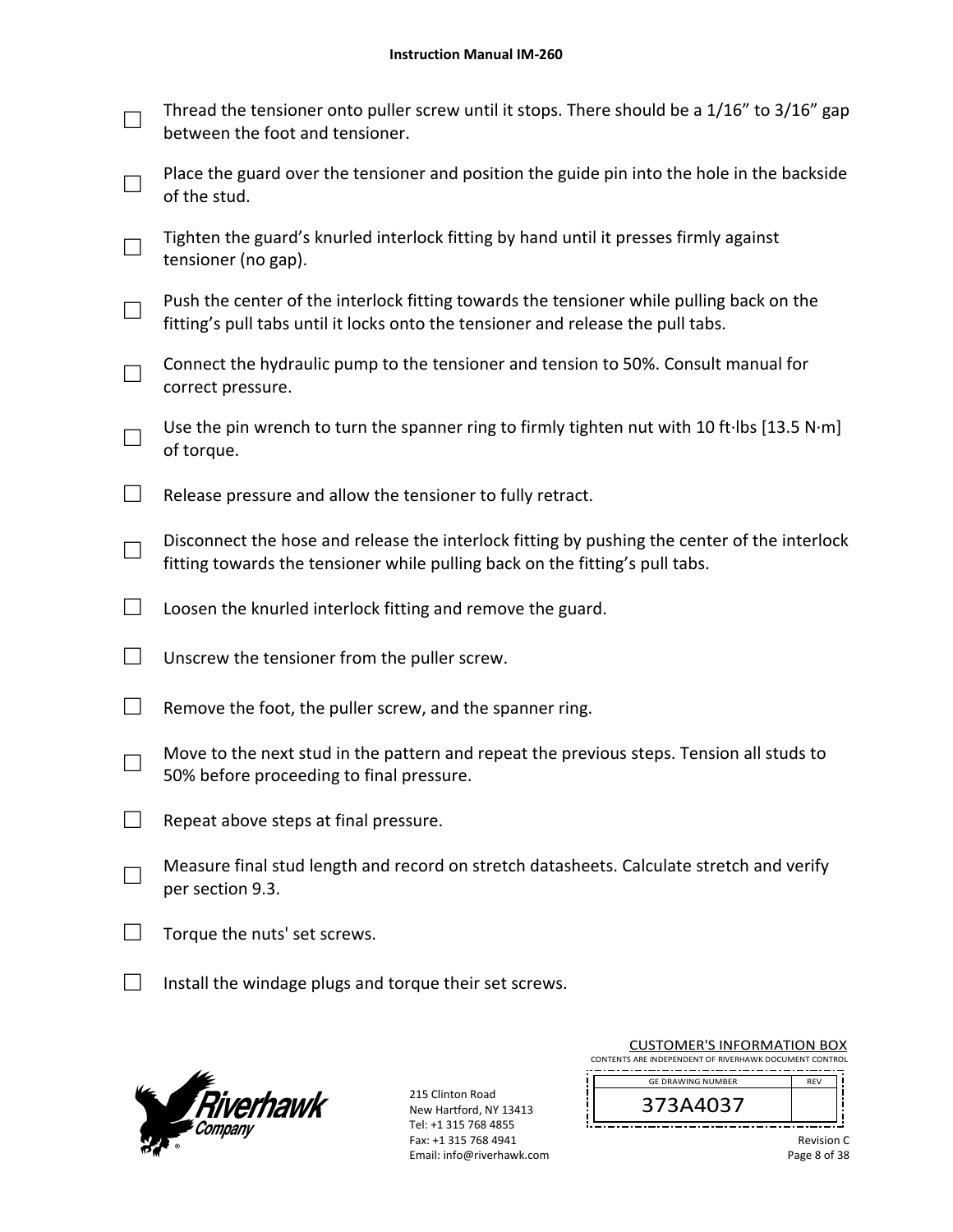## **DETENSIONING (Stud Removal)**

| Loosen the windage plugs' set screws and remove the windage plugs from the studs.                                                                                                                      |
|--------------------------------------------------------------------------------------------------------------------------------------------------------------------------------------------------------|
| Loosen nuts' set screws                                                                                                                                                                                |
| Inspect and clean studs' conical threads. Do not continue until ALL debris is removed<br>from the threads! See instruction manual IM-220. Do not try to use the tensioner to<br>remove a damaged stud! |
| Apply a light coat of clean turbine oil or spray lubricant to the puller screw. DO NOT USE<br>"NEVER SEIZE" ON THE CONICAL THREADS.                                                                    |
| Install the spanner ring onto the nut.                                                                                                                                                                 |
| Thread the puller screw into the stud.                                                                                                                                                                 |
| Insert an Allen wrench into the back side of the stud.                                                                                                                                                 |
| Insert another Allen wrench into the puller screw. While holding the stud still, tighten the<br>puller screw until hand tight and then loosen the puller screw 1/2 of a turn.                          |
| Retighten the puller screw and leave tight. DO NOT BACK OFF PULLER SCREW.                                                                                                                              |
| Slide the foot over the puller stud and orientate the foot into position.                                                                                                                              |
| Thread the tensioner onto puller screw until it stops. There should be a 1/16" to 3/16" gap<br>between the foot and tensioner.                                                                         |
| Place the guard over the tensioner and position the guide pin into the hole in the backside<br>of the stud.                                                                                            |
| Tighten the guard's knurled interlock fitting by hand until it presses firmly against<br>tensioner (no gap).                                                                                           |
| Push the center of the interlock fitting towards the tensioner while pulling back on the<br>fitting's pull tabs until it locks onto the tensioner and release the pull tabs.                           |
| Connect the hydraulic pump to the tensioner and tension to final pressure. Consult<br>manual for correct pressure per section 11.2.                                                                    |



| <b>CUSTOMER'S INFORMATION BOX</b><br>CONTENTS ARE INDEPENDENT OF RIVERHAWK DOCUMENT CONTROL |                                        |  |  |  |  |
|---------------------------------------------------------------------------------------------|----------------------------------------|--|--|--|--|
|                                                                                             | <b>GE DRAWING NUMBER</b><br><b>RFV</b> |  |  |  |  |
|                                                                                             | 373A4037                               |  |  |  |  |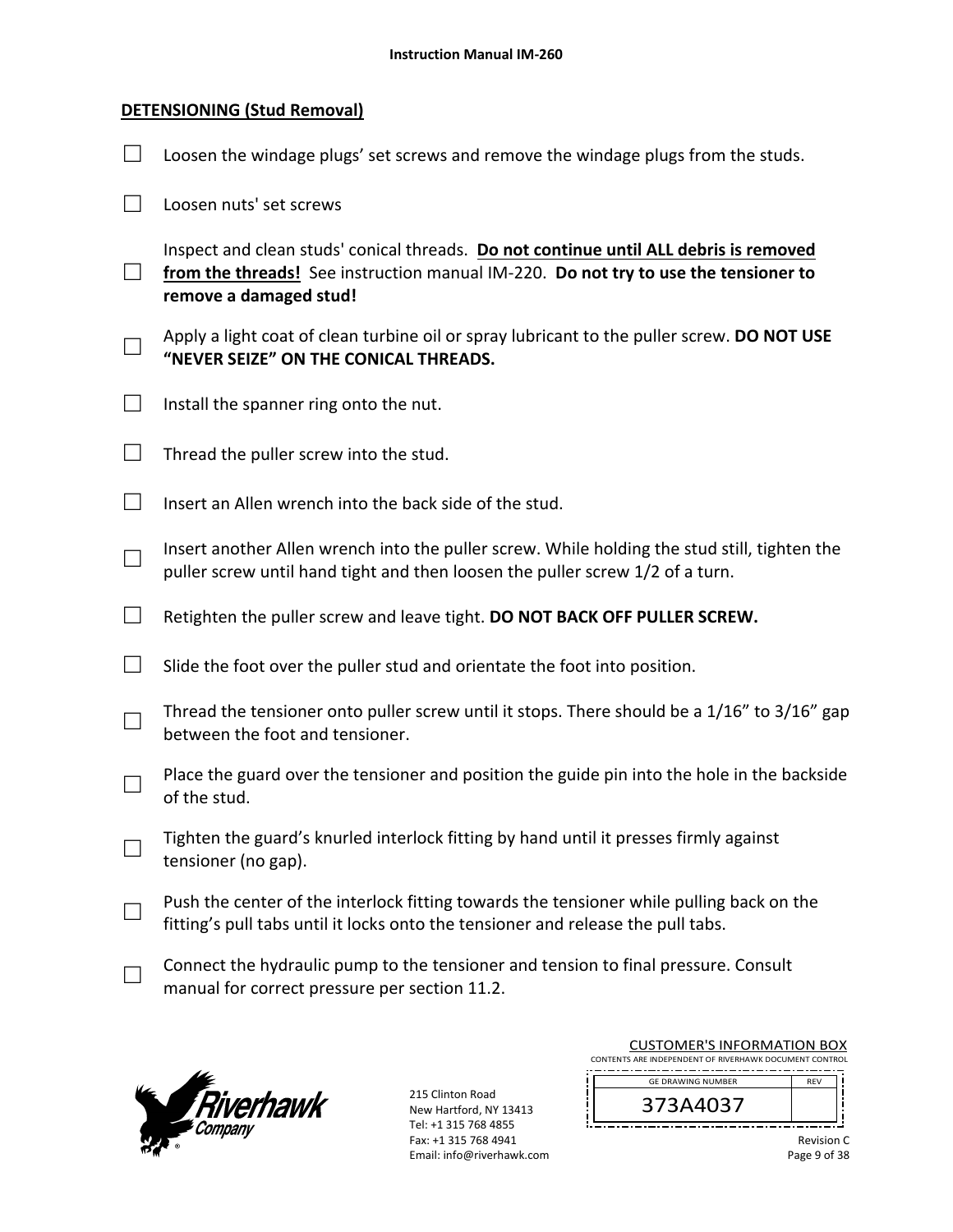|  | $\Box$ Loosen nut with the spanner ring and pin wrench. |  |
|--|---------------------------------------------------------|--|
|  |                                                         |  |

- $\Box$  Release pressure and allow the tensioner to fully retract.
- □ Disconnect the hose and release the interlock fitting by pushing the center of the interlock fitting towards the tensioner while pulling back on the fitting's pull tabs.
- $\Box$  Loosen the knurled interlock fitting and remove the guard.
- $\Box$  Unscrew the tensioner from the puller screw.
- □ Remove the foot, puller screw, and spanner ring. It may be necessary to insert an Allen wrench into the backside of the stud to remove the puller screw.
- $\Box$  Move to the next stud in the pattern.

## **4.0 General Preparations**

Read and understand all instructions before installing and tensioning studs.

Operators should be trained or have previous experience using Riverhawk tensioning equipment. Training will minimize the chance of improper use of the equipment.

The hydraulic tooling including the hydraulic hoses should be inspected prior to use. Inspection guidelines are listed in the following sub‐sections.

This equipment produces very high hydraulic pressures and very high forces. Operators must exercise caution and wear the appropriate personal protective equipment when handling and operating the hydraulic tooling.

High-pressure oil from the hydraulic pump pressurizes the tensioner which generates a very large force that actually stretches the stud. As the stud is stretched the nut lifts off the flange. The nut is then turned by hand using the supplied spanner ring. Once the nut is tight against the flange, the pressure in the tensioner is released. The hardware is now clamping the flange together.



215 Clinton Road New Hartford, NY 13413 Tel: +1 315 768 4855 Fax: +1 315 768 4941 Email: info@riverhawk.com

| CONTENTS ARE INDEPENDENT OF RIVERHAWK DOCUMENT CONTROL |            |
|--------------------------------------------------------|------------|
| <b>GE DRAWING NUMBER</b>                               | <b>RFV</b> |
| 373A4037                                               |            |

\_\_\_\_\_\_\_\_\_\_\_\_\_\_\_\_\_\_\_\_\_\_\_\_\_

CUSTOMER'S INFORMATION BOX

Revision C Page 10 of 38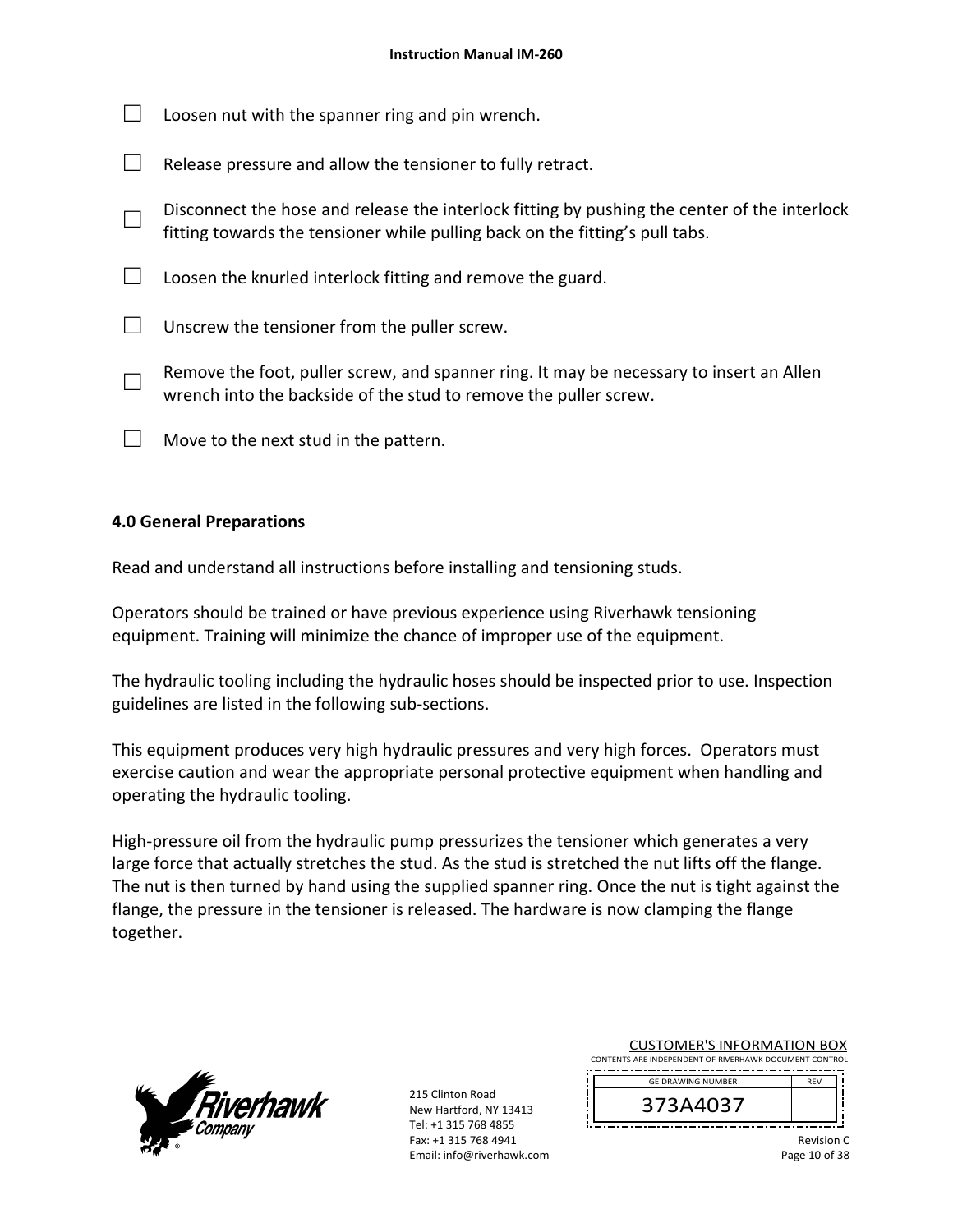## **4.1 Machine Preparation**

The flange to be tensioned must be fully closed prior to positioning of studs in the flanges. Turning the turbine shafts is not required, but may be useful. Also, it will be advantageous to remove as many obstructions as possible from the flange area, such as speed probes, shipping plates, and conduit.

## **4.2 Hardware – Balance**

The studs are supplied in a component balanced set for the entire flange. A stud can be exchanged with another stud in its set without affected the overall balance of the equipment. Do not exchange a stud from one set with another stud from a different set for another flange. When shipped from Riverhawk, the studs are not assigned to any specific hole in the load coupling flange; this is optional and can be done at the installation site. The set size is determined by the relevant GE order drawing (see section 2.0).

The nuts are supplied in component balanced sets for the entire flange. A nut can be exchanged with another nut in its set without affected the overall balance of the equipment. Do not exchange a nut from one set with another nut from a different set for another flange. When shipped from Riverhawk, the nuts are not assigned to any specific hole in the load coupling flange; this is optional and can be done at the installation site. The set size is determined by the relevant GE order drawing (see section 2.0).

A weight balance certification is supplied with each order. Store this certification in an appropriate location as it will be needed for the purchase of replacement equipment.

## **4.3 Tensioner – Care and Handling**

When not in use, the tensioner shall be maintained in a clean environment and all caps and plugs for hydraulic openings and fittings must be in place.

Use ISO 32 grade oil.

When in use, the tensioner shall be protected from sand and grit.

See section 12 for long term storage requirements.

## **4.4 Hand Tools**

Several hand wrenches and micrometers may be required to perform installation and measurement of the studs:



215 Clinton Road New Hartford, NY 13413 Tel: +1 315 768 4855 Fax: +1 315 768 4941 Email: info@riverhawk.com i<br>!

| CONTENTS ARE INDEPENDENT OF RIVERHAWK DOCUMENT CONTROL<br><b>GE DRAWING NUMBER</b><br><b>RFV</b> |  | 373A4037 |  |  |
|--------------------------------------------------------------------------------------------------|--|----------|--|--|
|                                                                                                  |  |          |  |  |
|                                                                                                  |  |          |  |  |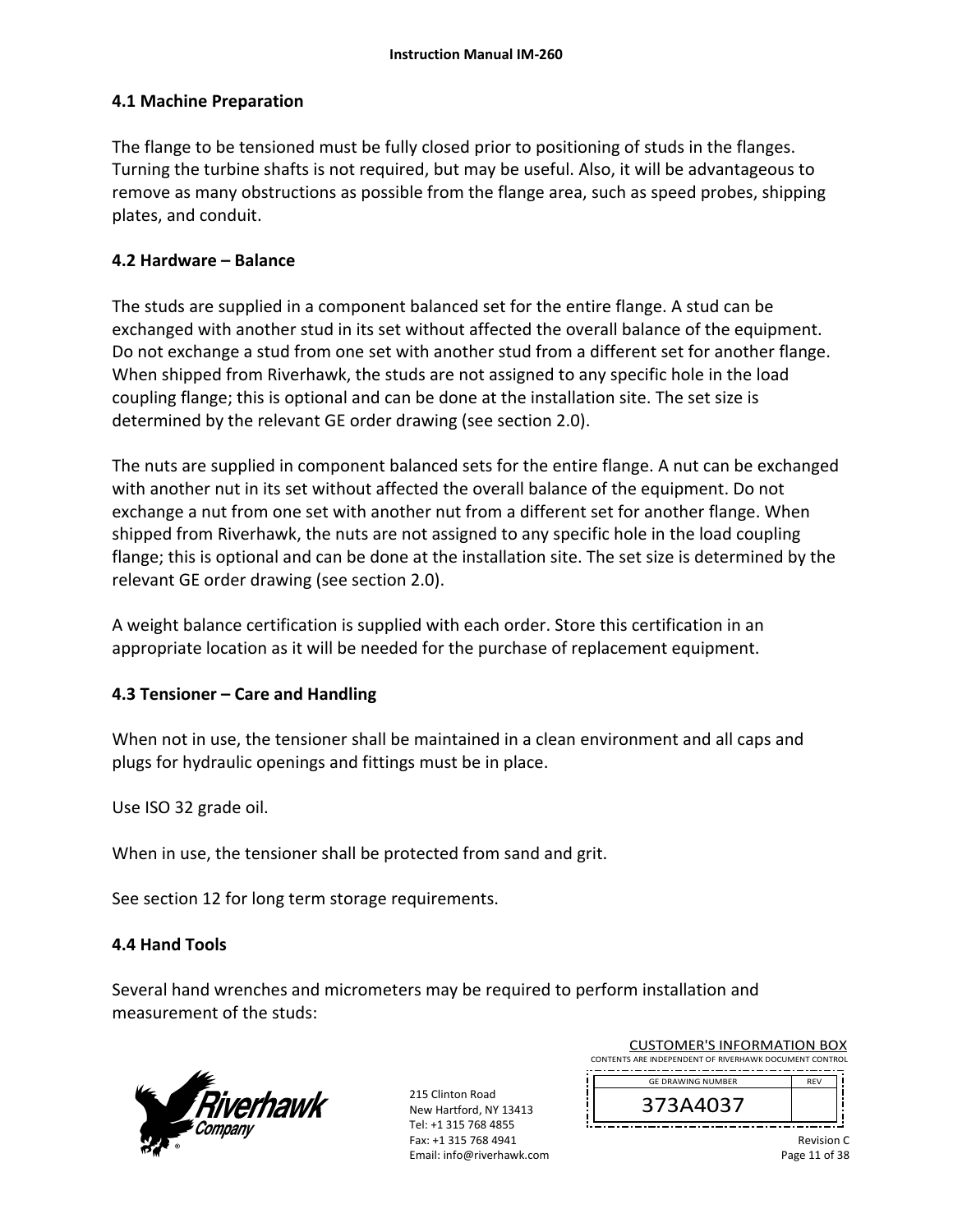#### **Instruction Manual IM‐260**

5/8" Wrench 3/4" Wrench A set of Allen Wrenches 1' to 2' (30cm‐60cm) Breaker Bar 5" to 6" (125mm‐150mm) Micrometer or Caliper

## **4.5 Special Tools**

HT-5162 Hydraulic Tensioner, 1-1/8" (recommended) (reference GE VENDOC 269B8699)

Hydraulic Pump Kit: MP-0130 Manual Hand-Operated Hydraulic Pump (recommended) (reference GE VENDOC 359B2506)

> AP‐0532 Air‐Operated Hydraulic Pump (reference GE VENDOC 359B2502)

## **CAUTION**

**Riverhawk recommends that the tensioners be returned to Riverhawk for periodic inspections. Replacement of obsolete tensioners is recommended. Functional upgrades are also recommended. The Riverhawk Service Returns Coordinator should be notified 3‐6 months prior to a planned outage to schedule an inspection service.** 

**5.0 Hardware Set Preparations**



215 Clinton Road New Hartford, NY 13413 Tel: +1 315 768 4855 Fax: +1 315 768 4941 Email: info@riverhawk.com CUSTOMER'S INFORMATION BOX

CONTENTS ARE INDEPENDENT OF RIVERHAWK DOCUMENT CONTROL GE DRAWING NUMBER



Revision C Page 12 of 38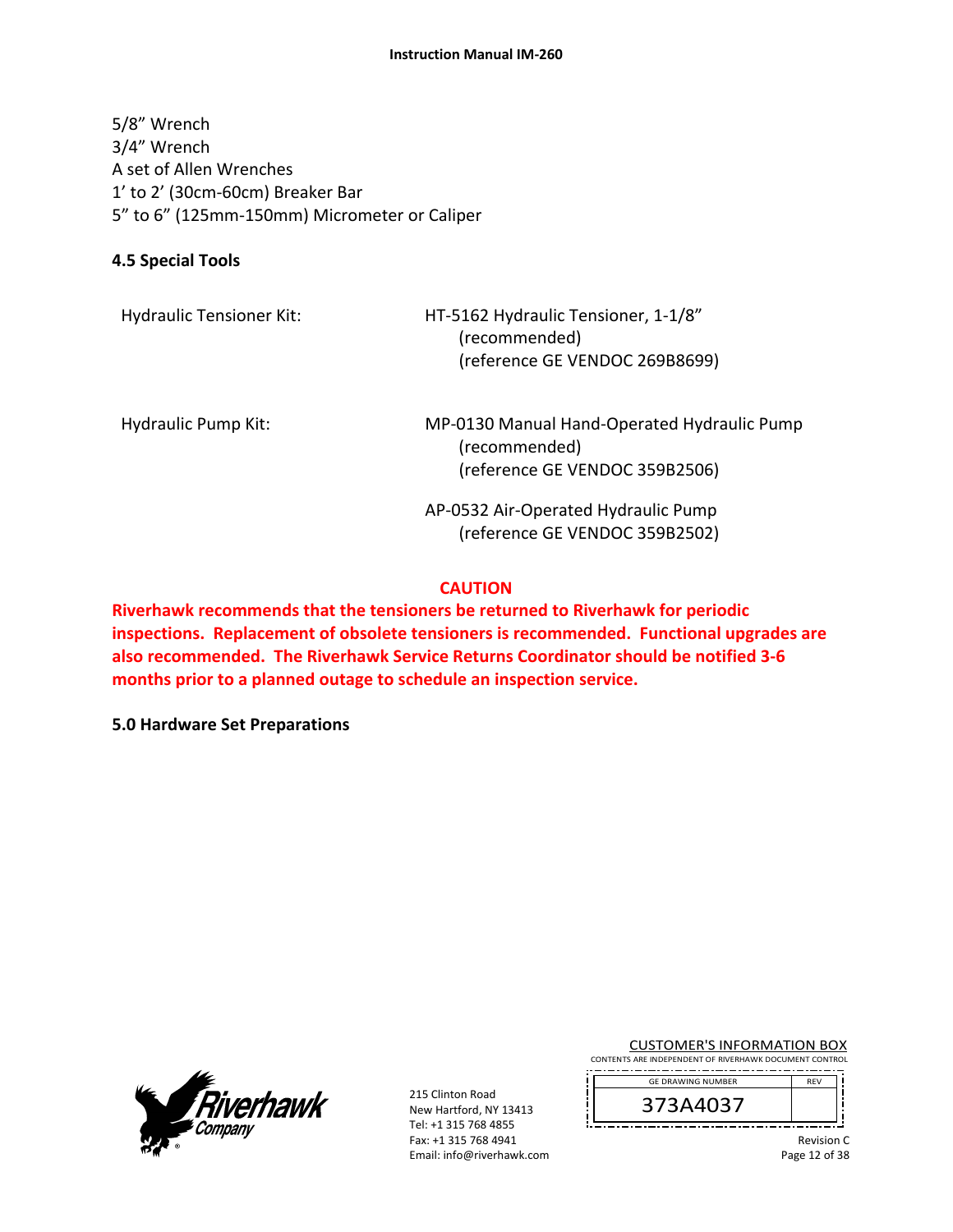#### **5.1 Nut Preparation**



**Picture 5A** ‐ Riverhawk Locknut

If there is any visible damage on a nut, do not use the nut and contact the Riverhawk Company for a replacement nut. Please be prepared to supply the turbine number, weight certification, and digital photographs for evaluation.

## **5.1.1 Nut Cleaning ‐ New Installations**

For new installations, the nuts should come sealed from the factory and will need no cleaning.

## **5.1.2 Nut Cleaning ‐ Old Installations**

Previously installed nuts require cleaning as follows: Wire brush using a petroleum‐based solvent to remove any foreign material on the external surfaces and threads.

#### **5.2 Stud Preparation**

Check the stud for any visible damage. If there is any visible damage, do not use the stud and contact the Riverhawk Company for a replacement stud. Please be prepared to supply the turbine number, weight certification, and digital photographs for evaluation.

## **CAUTION**

**It is especially important to check the condition of the conical thread used to tension the stud. Thread damage from previous abuse can lead to failure of the stud or tensioning equipment.**



215 Clinton Road New Hartford, NY 13413 Tel: +1 315 768 4855 Fax: +1 315 768 4941 Email: info@riverhawk.com

| <b>CUSTOMER'S INFORMATION BOX</b>                      |            |  |
|--------------------------------------------------------|------------|--|
| CONTENTS ARE INDEPENDENT OF RIVERHAWK DOCUMENT CONTROL |            |  |
| <b>GE DRAWING NUMBER</b>                               | <b>RFV</b> |  |
|                                                        |            |  |

373A4037

Revision C Page 13 of 38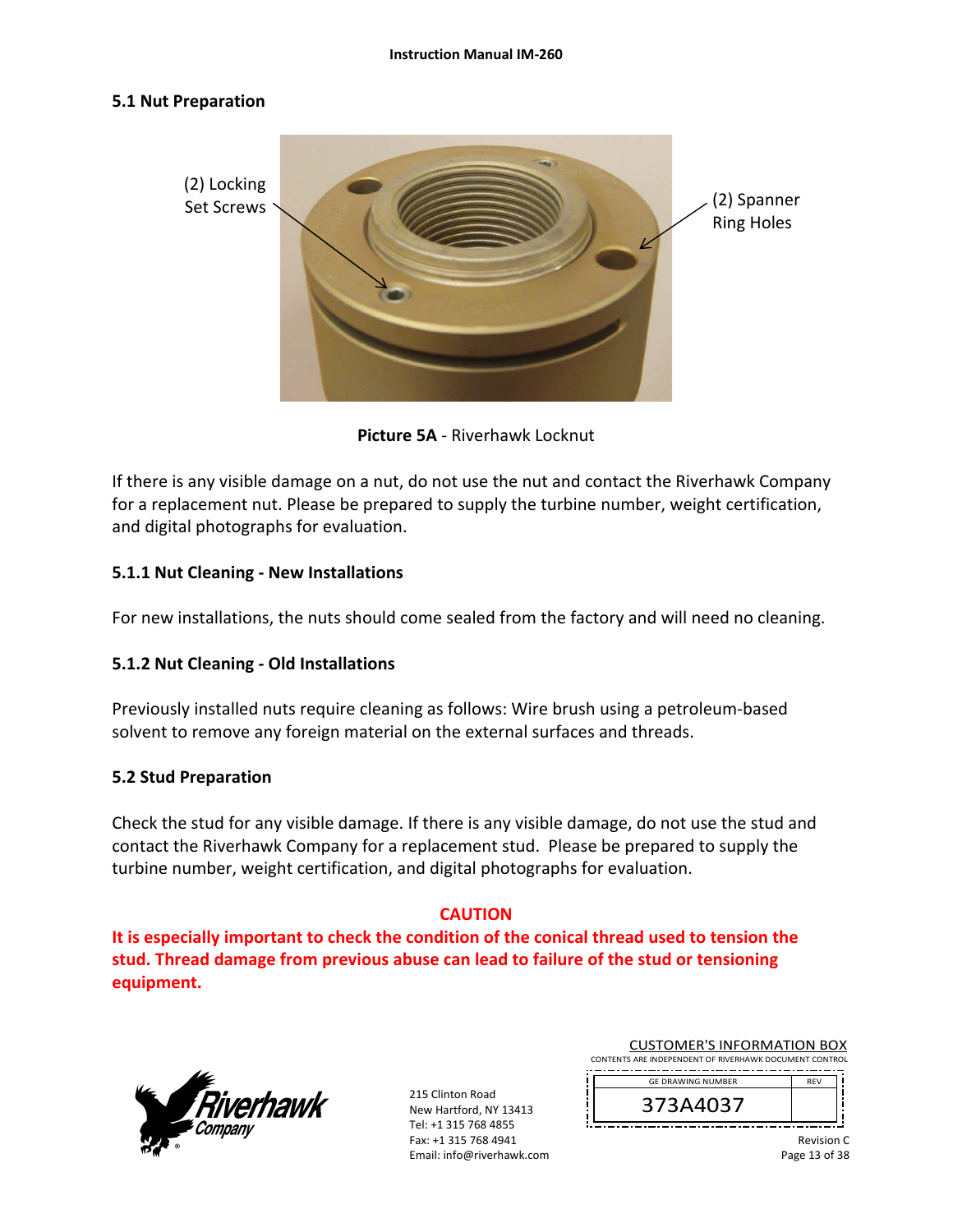The conical threads of each stud must be clean of grit and dirt before installation or removal. This ensures the proper seating of the puller screw.

## **5.2.1 Stud Cleaning ‐ New Installations**

For new installations, the studs should come sealed from the factory and will need no cleaning.

## **5.2.2 Stud Cleaning ‐ Old Installations**

Previously installed studs may require cleaning. Clean conical threads should have a bright and shiny appearance.

If cleaning is required, follow these steps:

- 1. Blow out the threads with compressed air to remove loose debris and dry conical threads. Do not apply a solvent or other cleaning solution to the threads as this may chemically attack the stud.
- 2. Use Stud Cleaning Kit, GT‐4354 or a similar 1" diameter Brass power brush.



**Picture 5B ‐** Brass Power Brush

- 3. Insert the brush into an electric drill and set drill to run in a counterclockwise direction at high speed.
- 4. Work the drill in a circular motion while moving the brush in and out to clean all of the threads. Try not to hold the brush in one place too long, so as not to remove the stud's protective coating.
- 5. Blow out the threads with compressed air to remove loosened debris.
- 6. Visually inspect threads for cleanliness. Threads should be bright and shiny.
- 7. Repeat if any dirt can be seen in the threads.
- 8. Inspect threads for any damage that may have been caused by previous installation.
- 9. Do **not** apply "Never Seize" to the stud's threads.



215 Clinton Road New Hartford, NY 13413 Tel: +1 315 768 4855 Fax: +1 315 768 4941 Email: info@riverhawk.com

| CONTENTS ARE INDEPENDENT OF RIVERHAWK DOCUMENT CONTROL |            |
|--------------------------------------------------------|------------|
|                                                        |            |
| <b>GE DRAWING NUMBER</b>                               | <b>RFV</b> |
| 373A4037                                               |            |
|                                                        |            |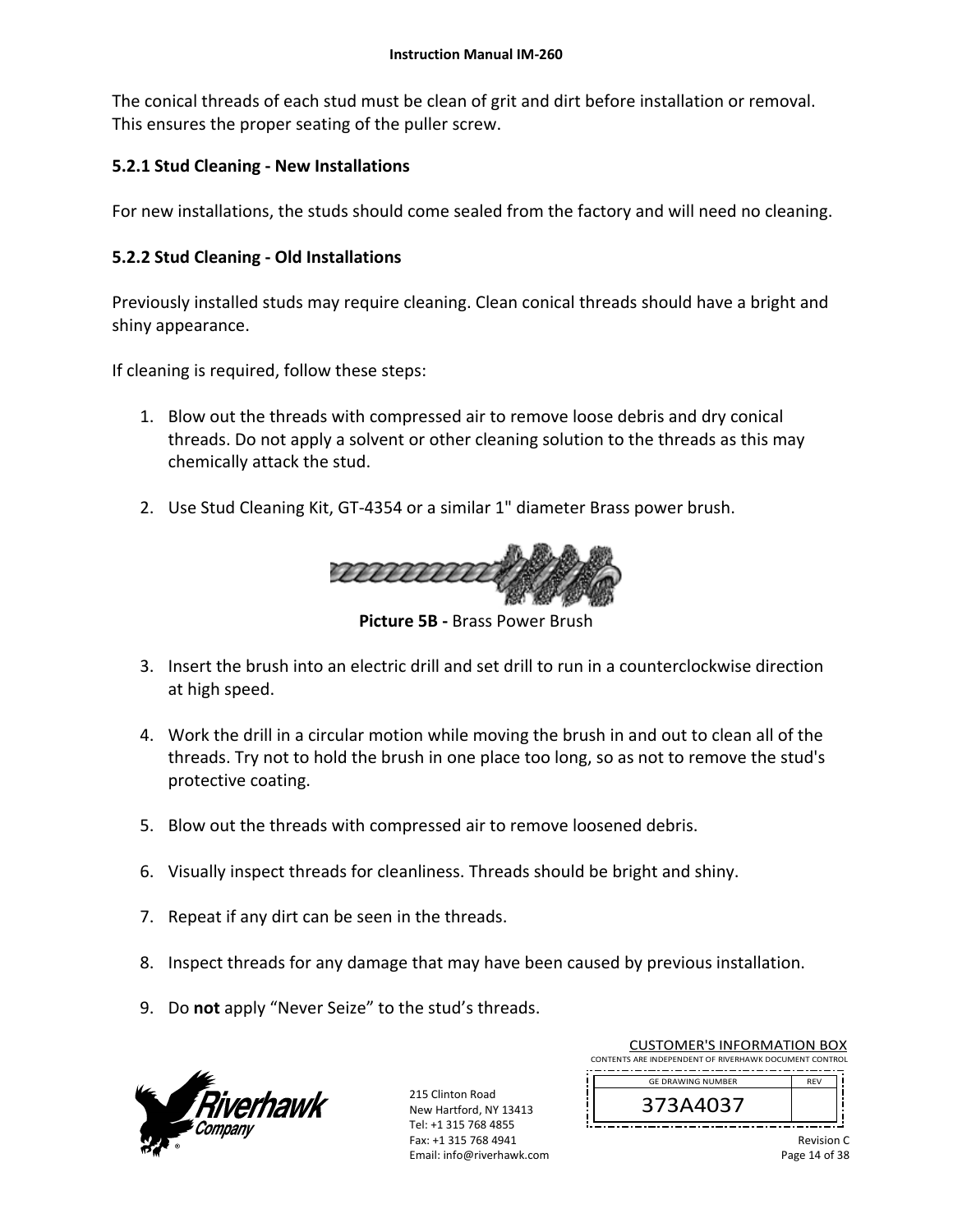10. Finish the cleaning process by rinsing in a volatile solvent such as acetone and allow the stud to dry.

## **5.3 Stud Length Measurement**

Measure and record the initial lengths of the studs. The following suggestions will improve your results.

- **Plan to start and finish any flange in the same day.**
- **Studs and flange must be at the same temperature.**
- **Number each stud with a marker for later stretch measurement tracking.**
- **Mark the location of measurement on stud end with a permanent marker.**
- **Measure each stud to nearest 0.001 inch (.01 mm).**
- **Record each measurement on the supplied record sheets at the end of this manual.**
- **Do not allow the measuring instruments to sit in the sun.**
- **The same person should make all measurements.**

#### **6.0 Stud and Nut Assembly**

Refer to the hardware assembly drawing (HF‐xxxx) listed in Section 2.0 of the manual.

- 1. Assemble the cylindrical nut to the internal, conical thread end of the stud.
- 2. Slide the stud and cylindrical nut assembly into the flange as shown in Figures 6A and **6B.** *CONTEXT CONTEXT CONTEXT CONTEXT CONTEXT*



215 Clinton Road New Hartford, NY 13413 Tel: +1 315 768 4855 Fax: +1 315 768 4941 Email: info@riverhawk.com

| <b>CUSTOMER'S INFORMATION BOX</b> |  |
|-----------------------------------|--|
|                                   |  |

CONTENTS ARE INDEPENDENT OF RIVERHAWK DOCUMENT CONTROL --------------------------------------



Revision C Page 15 of 38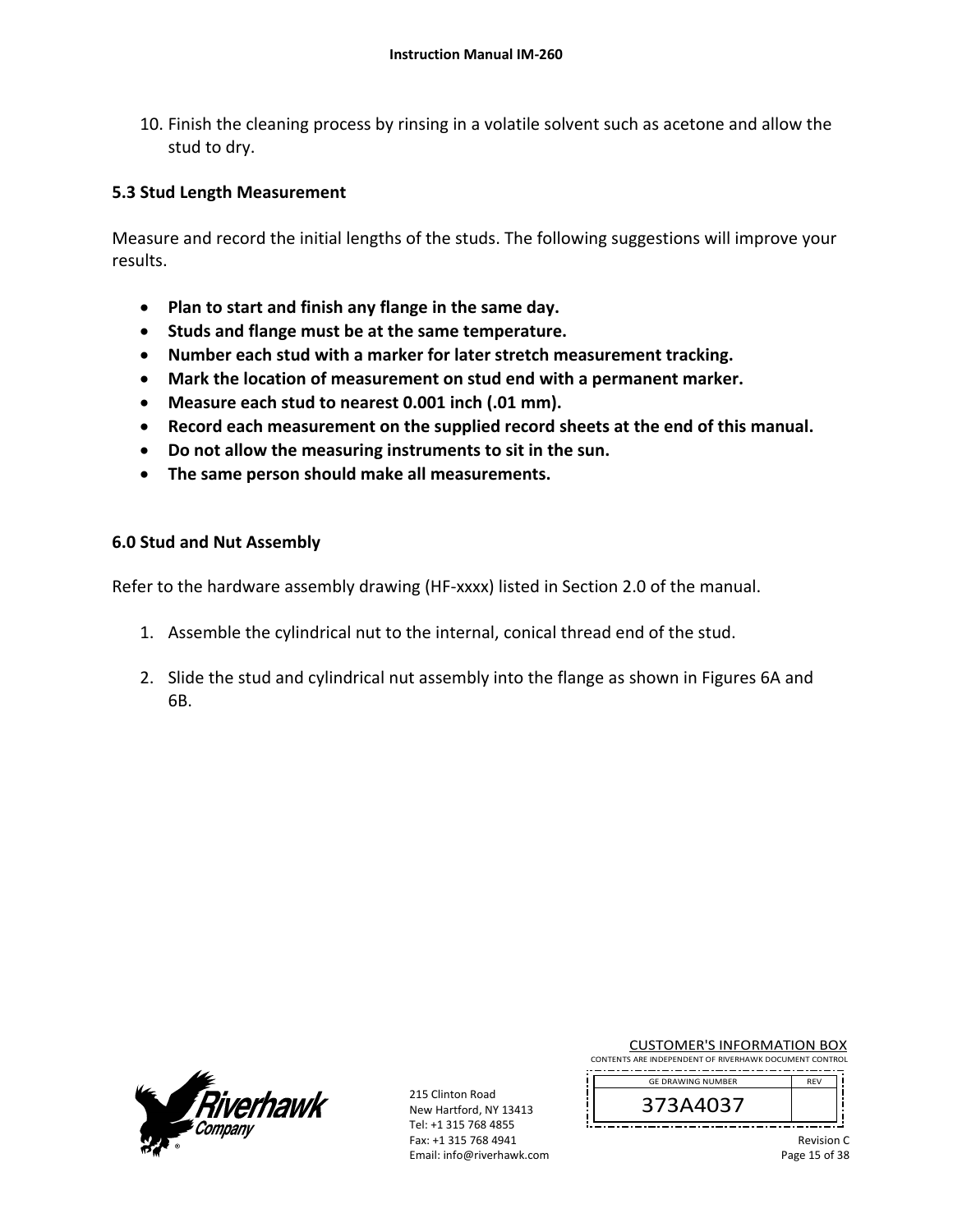#### **Instruction Manual IM‐260**



**Figure 6B** – Cross‐section View of Load Coupling to Generator Bolted Flange Connection

- 3. Install the other nut on the backside.
- 4. Adjust the nut/stud assembly so that the stud protrudes (or sticks out) from the face of the cylindrical nut the distance specified on the hardware drawing (HF‐xxxx). **SETTING THIS PROTRUSION OF STUD TO NUT IS CRITICAL FOR PROPER TENSIONER OPERATION.** A metal stick‐out gage is provided with the tensioner to assist the operator in setting the protrusion dimension.



215 Clinton Road New Hartford, NY 13413 Tel: +1 315 768 4855 Fax: +1 315 768 4941 Email: info@riverhawk.com

| CUSTOMER S INFORMATION BOX                             |            |  |
|--------------------------------------------------------|------------|--|
| CONTENTS ARE INDEPENDENT OF RIVERHAWK DOCUMENT CONTROL |            |  |
|                                                        |            |  |
| <b>GE DRAWING NUMBER</b>                               | <b>RFV</b> |  |
|                                                        |            |  |
| 373A4037                                               |            |  |
|                                                        |            |  |
|                                                        |            |  |
|                                                        | Revision   |  |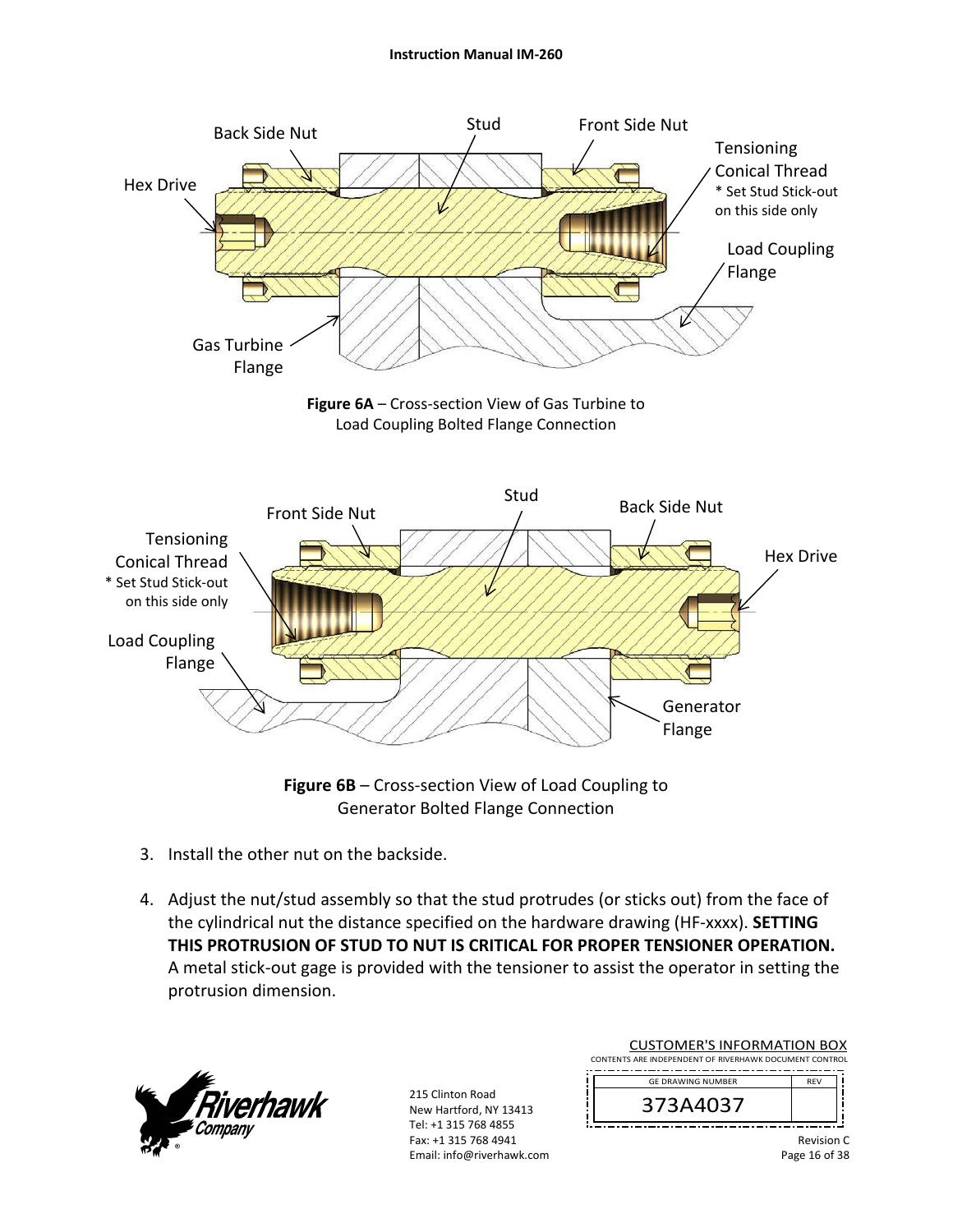#### **Instruction Manual IM‐260**



**Picture 6C** – Use of Stick‐Out Gage on the Gas Turbine side of the Flange Joint



**Picture 6D** – Use of Drop Gage to measure stick‐out

5. Hand tighten the assembly to a snug fit.



**Picture 6E** – Use of Calipers to measure stick‐out

- 6. Recheck the stud stick‐out length. If the stick‐out length does not match the hardware drawing, adjust the nuts as necessary.
- **7.0 Hydraulic Tensioner Equipment Assembly**
- **7.1 Hydraulic Equipment Inspection**
- **7.1.1 Hydraulic Tensioner Inspection**

## **CAUTION**

**Riverhawk recommends that the tensioner be returned to Riverhawk for periodic inspections. Replacement of obsolete tensioners is recommended. Functional upgrades are also recommended. The Riverhawk Service Returns Coordinator should be notified 3‐6 months prior to a planned outage to schedule an inspection service.** 



215 Clinton Road New Hartford, NY 13413 Tel: +1 315 768 4855 Fax: +1 315 768 4941 Email: info@riverhawk.com

| <b>CUSTOMER'S INFORMATION BOX</b>                      |            |  |
|--------------------------------------------------------|------------|--|
| CONTENTS ARE INDEPENDENT OF RIVERHAWK DOCUMENT CONTROL |            |  |
| <b>GE DRAWING NUMBER</b>                               | <b>RFV</b> |  |
|                                                        |            |  |

Revision C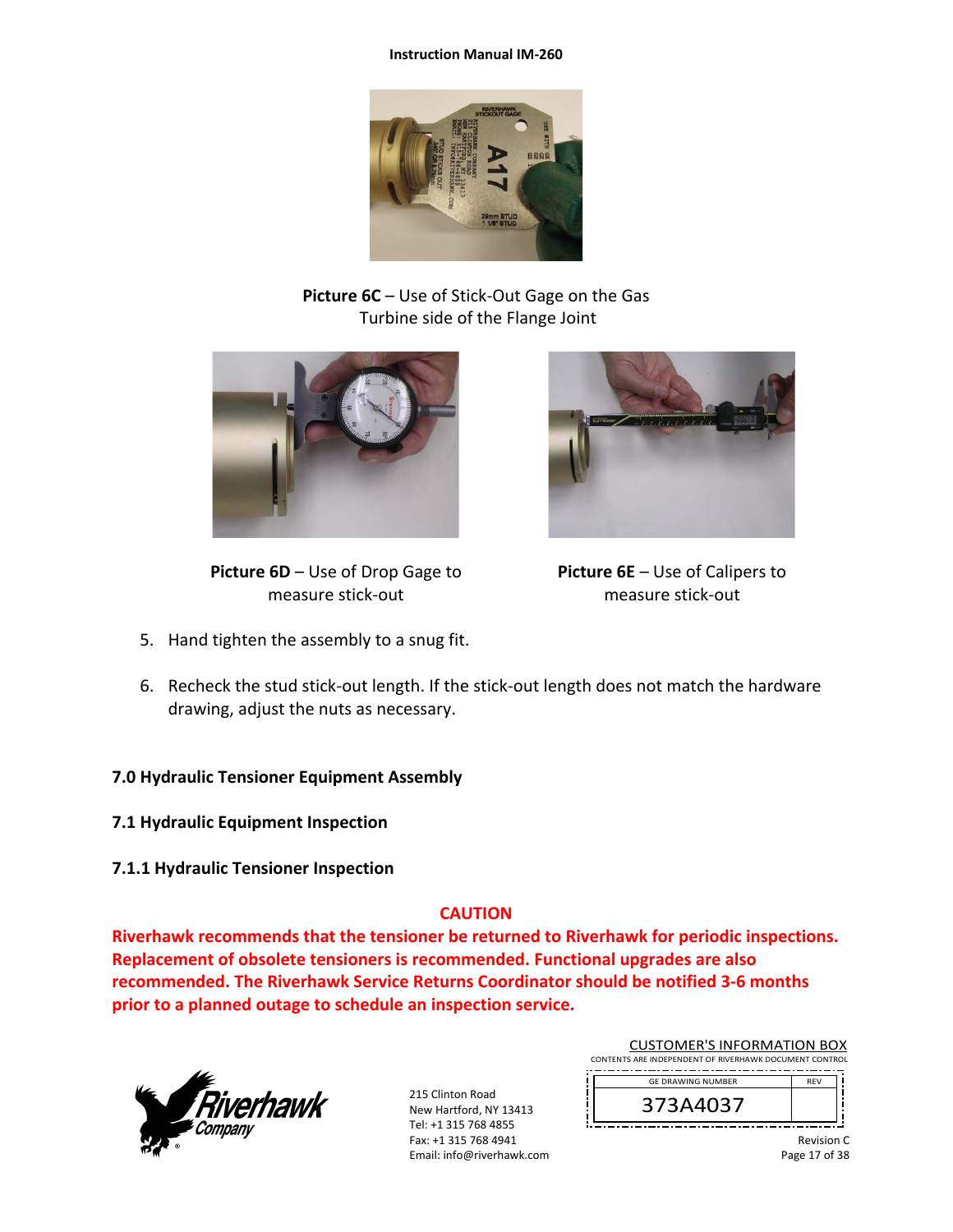Do **not** bleed the air from the hydraulic lines and tensioner at this time. See section 8 for bleeding instructions on when to bleed the air from the hydraulic lines.

## **WARNING**

**To avoid failure, ensure safety, and proper operation, the tensioner assembly must be installed on a stud in the flange before bleeding and pressurizing the tensioner. Do not use the tensioner at any pressure unless the tool is installed on a stud in a flange.** 

Clean puller screw and check for any debris and dents.

Inspect the tensioner guard for any signs of damage including cracked welds. Any guards modified in the field should be replaced. Bent guards should be replaced. Also, be sure the rubber pad is in place on the guard, if missing, replace.

Inspect the outside of the tensioner for discoloration patterns that may indicate submersion and internal damage.

Perform an inventory of the loose equipment supplied with the tensioner. An inventory list is provided on the tensioner's technical drawing (Riverhawk HT‐xxxx listed in section 2.0 and 4.5). Replacement parts are available from Riverhawk.

## **7.1.1.1 Hydraulic Tensioner's Burst Disc Replacement**

The hydraulic tensioner's burst disc is a key element in the overall safe use of the hydraulic tensioner. The burst disc's location is shown on the tensioner's technical drawing (Riverhawk HT-xxxx listed in section 2.0 and 4.5).

Each tensioner is shipped from our factory with one burst disc already installed in the tensioner and with another spare disc for field replacement. Extra burst discs are available from Riverhawk for replacement purposes.

To replace a damaged burst disc:

- 1. Remove the hydraulic port's dispersion nut, compression ring, and damaged burst disc.
- 2. Discard the damaged burst disc.
- 3. Clean the dispersion nut, compression ring, new burst disc, and the hydraulic port with a solvent to ensure a dirt‐free installation.
- 4. Reassemble new burst disc, compression ring, and dispersion nut into the same hydraulic port.



215 Clinton Road New Hartford, NY 13413 Tel: +1 315 768 4855 Fax: +1 315 768 4941 Email: info@riverhawk.com

| CONTENTS ARE INDEPENDENT OF RIVERHAWK DOCUMENT CONTROL |            |  |  |
|--------------------------------------------------------|------------|--|--|
| <b>GE DRAWING NUMBER</b>                               | <b>RFV</b> |  |  |
| 373A4037                                               |            |  |  |
|                                                        |            |  |  |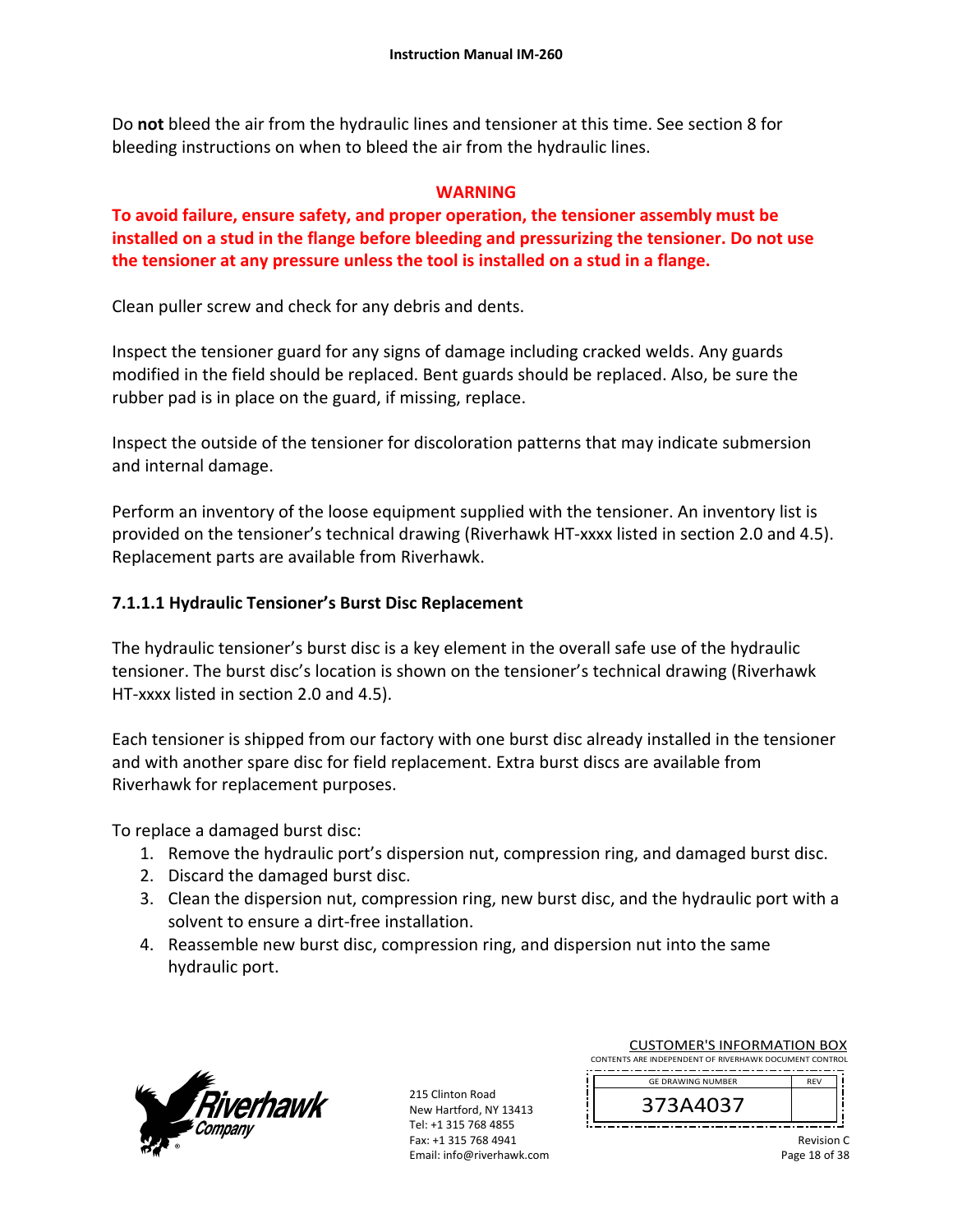## **Warning**

**A damaged burst disc must be replaced with a burst disc of the same design and pressure rating. Do not substitute a damaged burst disc with a different disc type, a different pressure rating, or a foreign object.**

## **7.1.2 Hydraulic Pump Kit Inspection**

Refer to the Hydraulic Pump Kit Instruction Manual, IM‐293 (GE VENDOC 373A4058). The latest revision may be obtained by contacting Riverhawk Company or thru www.riverhawk.com.

## **7.2 Hydraulic Fittings**



Riverhawk hydraulic pumps use a 1/4" High Pressure port to connect its hydraulic hoses. The hose connector is made from a three piece assembly: a gland nut, a collar, and a 1/4" tube or 1/4" hose end. (See Illustration 1)

To assembly the fitting, slide the gland nut over the 1/4" tube or 1/4" hose end. Turn the collar counter‐clockwise (**left hand** thread) on to the tube or hose end as shown in Illustration 1.

The collar should be placed .125" (3.2 mm) from the tip of the cone. (See Illustration 2) It may be necessary to adjust this collar with a set of vise‐ grip pliers. Be careful to not strip the threads off the tube or hose end.



215 Clinton Road New Hartford, NY 13413 Tel: +1 315 768 4855 Fax: +1 315 768 4941 Email: info@riverhawk.com

| <b>CUSTOMER'S INFORMATION BOX</b> |
|-----------------------------------|
|-----------------------------------|

CONTENTS ARE INDEPENDENT OF RIVERHAWK DOCUMENT CONTROL --------------------------------------



Revision C Page 19 of 38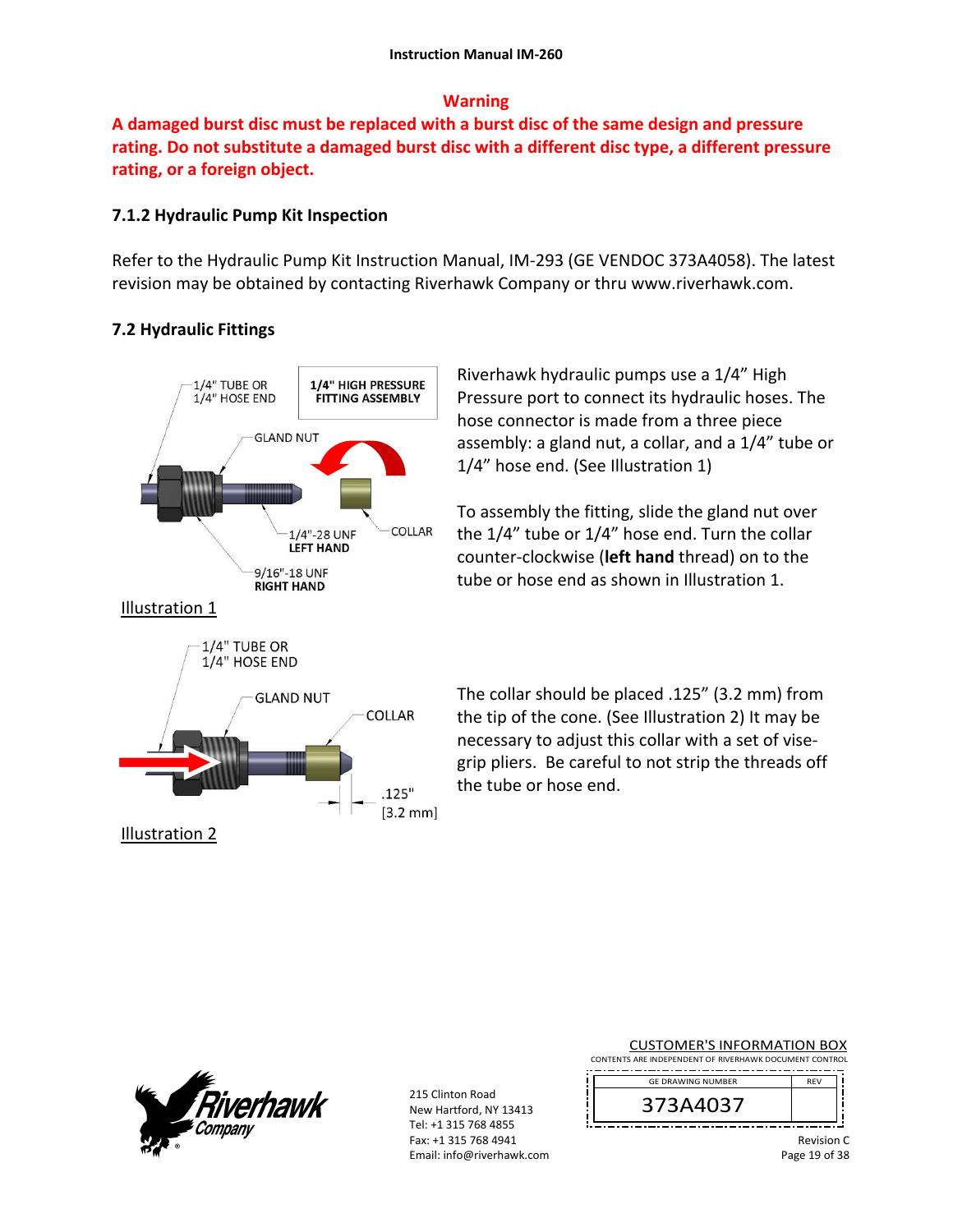

Slide the gland nut down over the collar. (See Illustration 3) Insert the 1/4" tube or 1/4" hose end into the tensioner's quick coupler. While firmly holding the tube or hose end to stop it from rotating, turn the gland nut clockwise (**right hand** thread) and torque the gland nut to 25 FT‐LBS (34 N‐m).

## Tips:

- Make sure all parts are clean and free from debris.
- Protect the cone on the end of the  $1/4$ " tube or 1/4" hose end from scratches as this is the sealing surface.
- Replace red plastic caps when finished to protect the threads and cone.

## **8.0 Assembly of Tensioner on a Stud**

## **8.1 Handling of the Tensioner**

The tensioner used in this application is designed to require no special lifting instructions. Do not drop any part of the tensioner on the operator or other nearby personnel.

## **8.2 Kit Assembly**

Connect the hydraulic hose from the hydraulic pump to the tensioner.

Refer to the hardware assembly drawing (HF-xxxx) listed in Section 2.0 of this manual and the tensioner assembly drawing (HT‐xxxx) listed in Section 4.5 of this manual to determine how the tensioner must be assembled on the load coupling for its correct operation.



215 Clinton Road New Hartford, NY 13413 Tel: +1 315 768 4855 Fax: +1 315 768 4941 Email: info@riverhawk.com CUSTOMER'S INFORMATION BOX

CONTENTS ARE INDEPENDENT OF RIVERHAWK DOCUMENT CONTROL GE DRAWING NUMBER



Revision C Page 20 of 38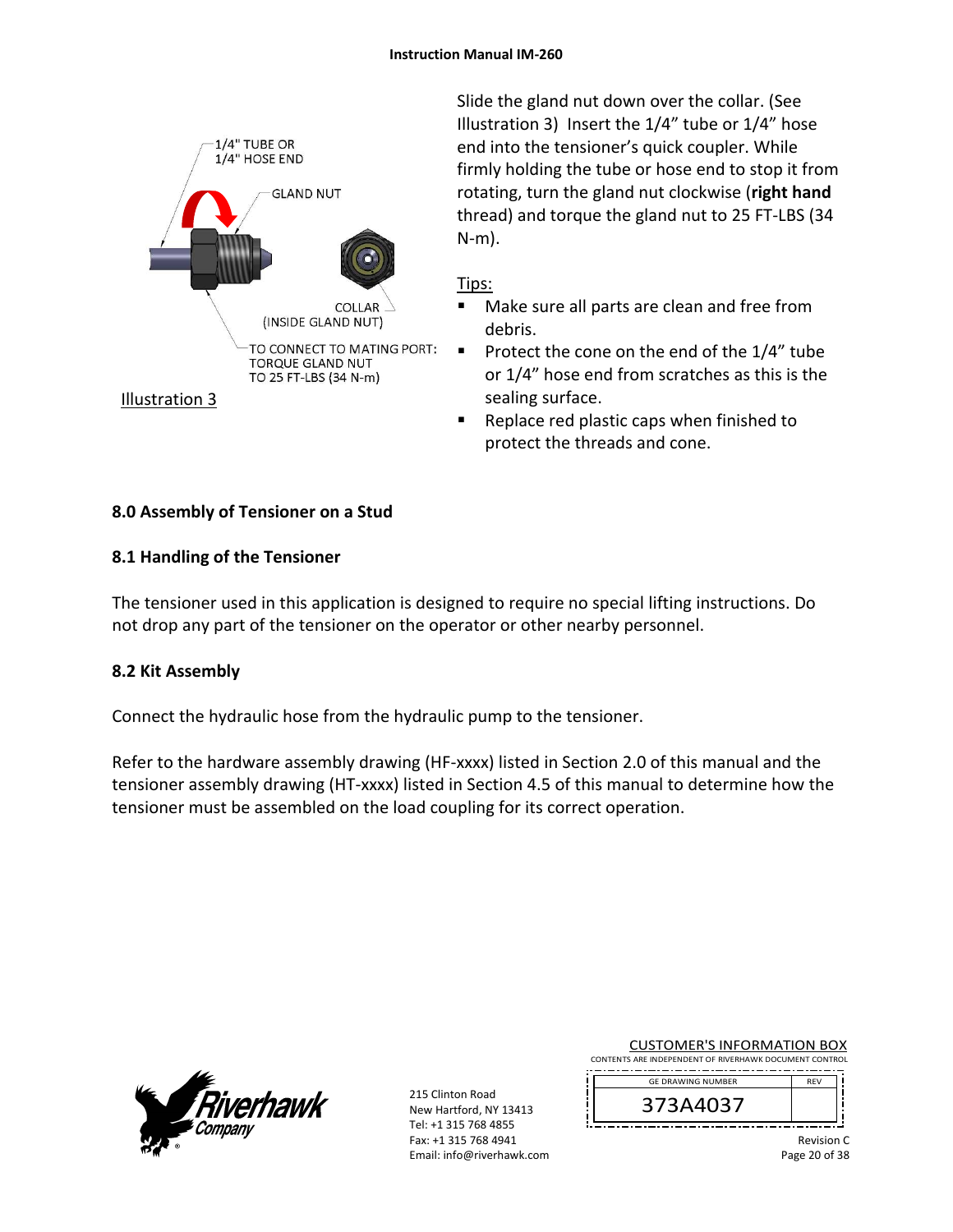#### **Instruction Manual IM‐260**







| <b>CUSTOMER'S INFORMATION BOX</b>                      |                          |                   |  |  |
|--------------------------------------------------------|--------------------------|-------------------|--|--|
| CONTENTS ARE INDEPENDENT OF RIVERHAWK DOCUMENT CONTROL |                          |                   |  |  |
|                                                        | <b>GE DRAWING NUMBER</b> | <b>RFV</b>        |  |  |
|                                                        | 373A4037                 |                   |  |  |
|                                                        |                          | <b>Revision C</b> |  |  |

Revision C Page 21 of 38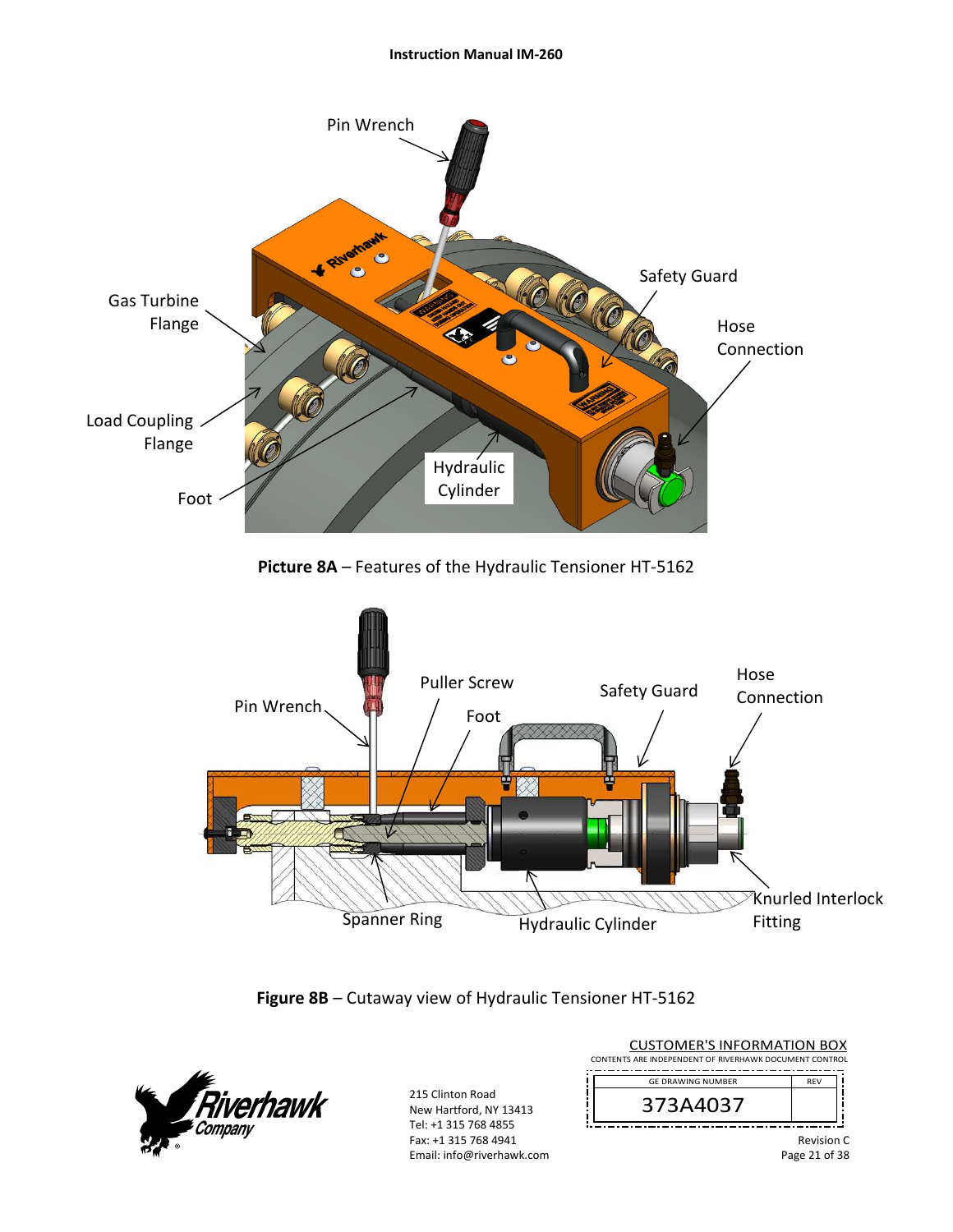**Note: Before threading the puller screw into the stud, carefully check the cleanliness of both the stud's and the puller screw's conical threads. Apply a light coat of clean turbine oil or a spray lubricant to the puller screw. Do not use "Never Seize" on the conical threads. This procedure will ease assembly and assure positive mating of the threads before tightening.** 

Assembly sequence is as follows:

- 1. Open the hydraulic return valve on the pump to allow hydraulic fluid to be pushed back from the puller tool into the pump reservoir. (This is automatic on the air‐operated hydraulic pump)
- 2. Place the spanner ring on the nut.
- 3. Insert the puller screw into the tapered thread of the stud and hand tighten. **Be sure not to cross‐thread the puller screw.**
- 4. Using an Allen wrench, tighten the puller screw and then back off the puller screw 1/2 a turn.
- 5. Retighten the puller screw by hand until it is fully inserted. **DO NOT BACK OFF THE PULLER SCREW.**
- 6. Place the foot over the puller screw and orientate it into position.
- 7. Thread the tensioner onto the puller screw until it stops. Please note that the internal stop inside the tensioner will cause a gap in between the foot and tensioner. The gap should be 1/16"[1.6mm] to 3/16"[4.8mm]. **DO NOT ATTEMPT TO TIGHTEN THE TENSIONER AGAINST THE FOOT.**
- 8. Place the guard over the tensioner and position the guide pin into the hole in the backside of the stud.
- 9. Tighten the knurled interlock fitting by hand until it firmly presses against the tensioner. There should be no gap between the tensioner the interlock fitting.
- 10. Activate the custom connector from the rear of guard by pushing on the center with your thumb and pulling the tabs with your fore finger and middle finger. Push the assembly forward until it locks into the tensioner. Release fingers from the tabs and then remove thumb, Ensure connection is firmly engaged or else the tensioner will not be connected to the pump.



215 Clinton Road New Hartford, NY 13413 Tel: +1 315 768 4855 Fax: +1 315 768 4941 Email: info@riverhawk.com

| <b>CUSTOMER'S INFORMATION BOX</b>                      |  |  |
|--------------------------------------------------------|--|--|
| CONTENTS ARE INDEPENDENT OF RIVERHAWK DOCUMENT CONTROL |  |  |

--------------------------------------REV GE DRAWING NUMBER



Revision C Page 22 of 38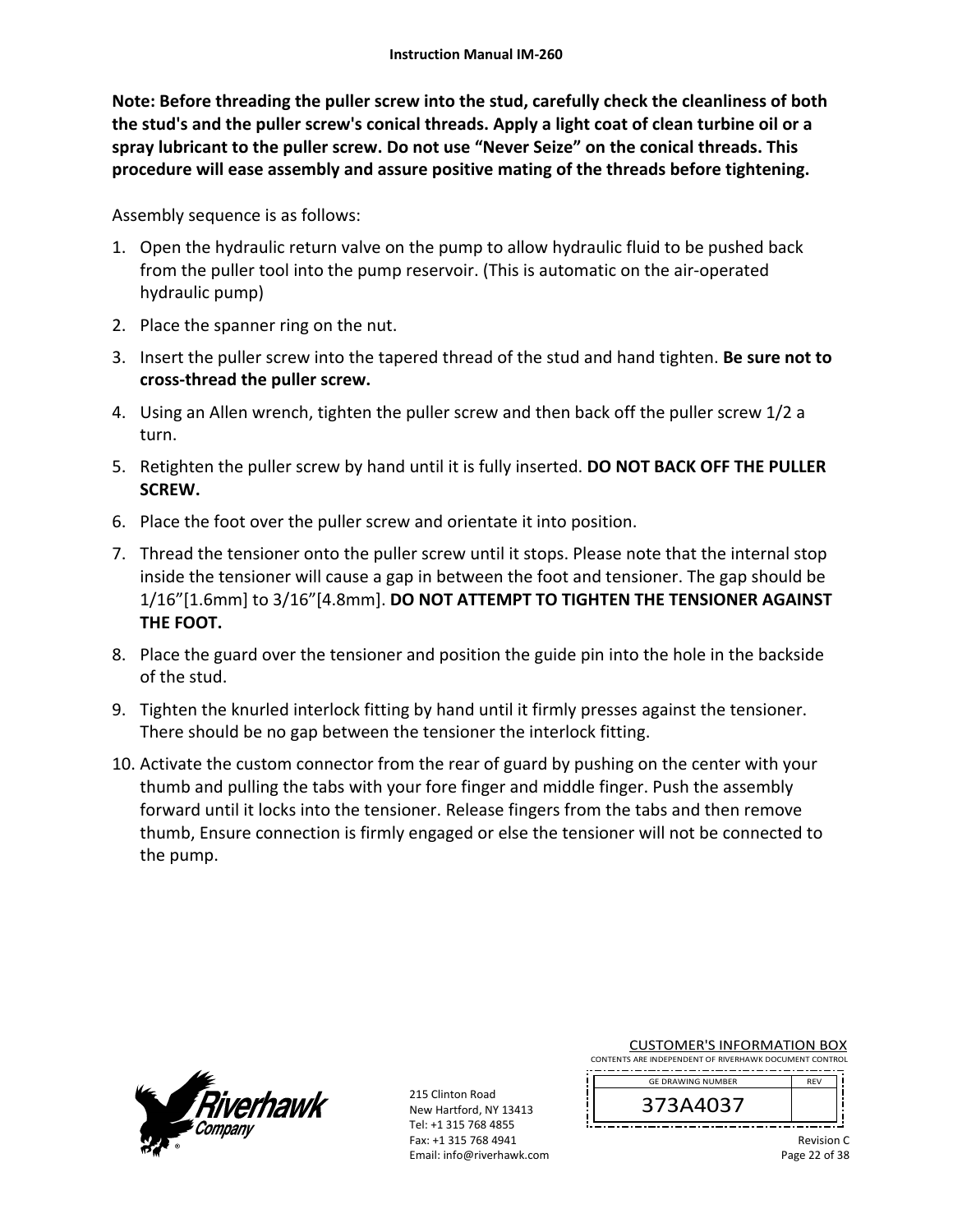#### **Instruction Manual IM‐260**



**Picture 8E** ‐ Activation of the safety interlock

11. Connect the hydraulic pump to the tensioner. The tensioner should now be completely assembled and ready for use.

## **8.3 Bleeding Hydraulic System**

## **WARNING**

**To avoid failure, ensure safety, and proper operation, the tensioner assembly must be installed on a stud in the flange before bleeding and pressurizing the tensioner. Do not use the tensioner at any pressure unless the tool is installed on a stud in a flange.** 

Bleeding of the hydraulic system is not necessary with this tensioner design.

## **9.0 Stud Tensioning**

The studs will be tensioned in two steps, at 50% pressure and at final pressure. Follow the tensioning sequence for each flange joint as defined on the record sheets found at the end of this manual.

## **9.1 Tensioning at 50% pressure**

After the tensioner is properly installed apply hydraulic pressure to the tool. Bring the pressure to the 50% level in accordance with the following table.

![](_page_22_Picture_12.jpeg)

215 Clinton Road New Hartford, NY 13413 Tel: +1 315 768 4855 Fax: +1 315 768 4941 Email: info@riverhawk.com

| 373A4037                                               |            |
|--------------------------------------------------------|------------|
| <b>GE DRAWING NUMBER</b>                               | <b>RFV</b> |
| CONTENTS ARE INDEPENDENT OF RIVERHAWK DOCUMENT CONTROL |            |

CUSTOMER'S INFORMATION BOX

Revision C Page 23 of 38

י נ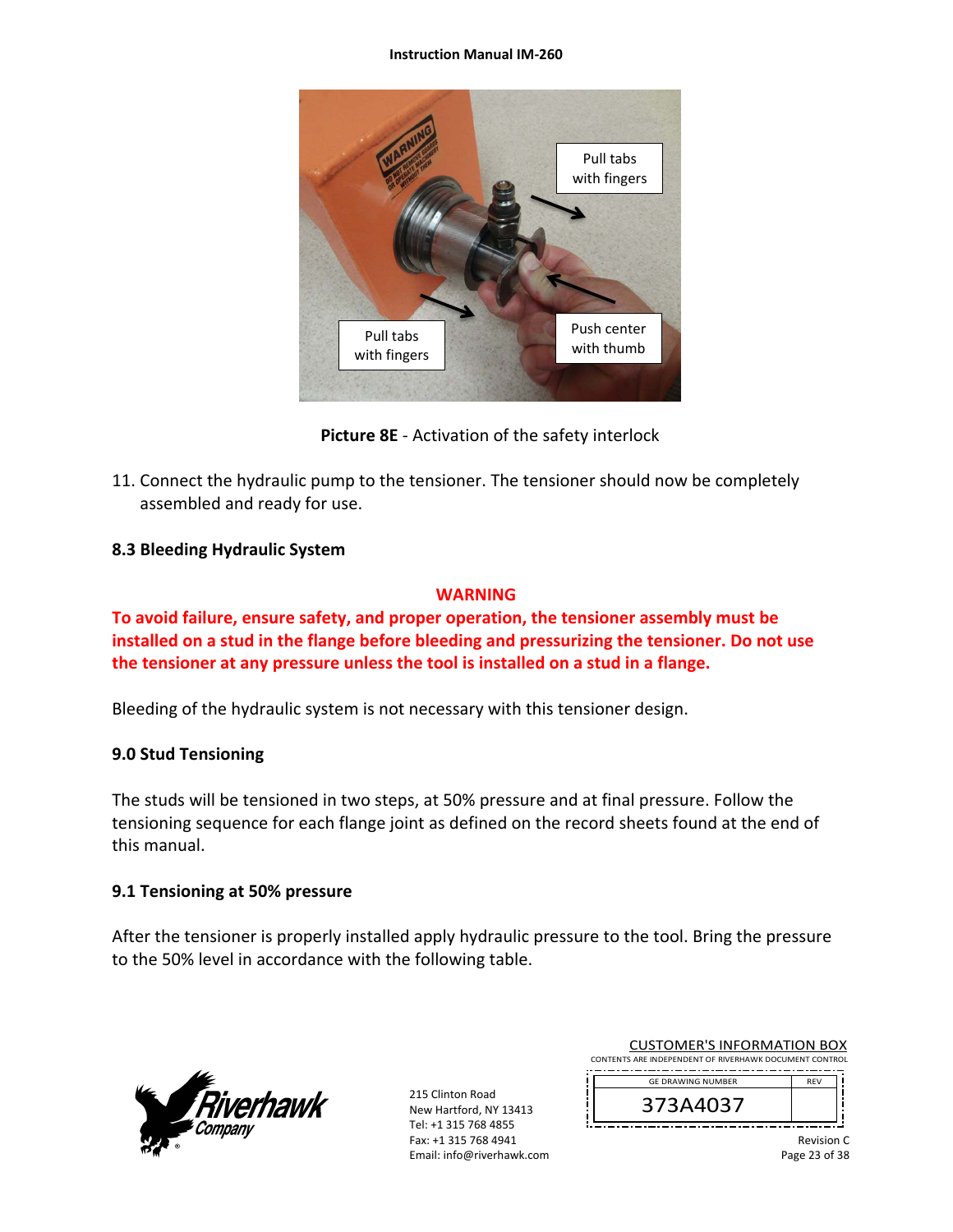## **WARNING**

**The safety cage must be in place at all times. Keep hands out of designated areas at all times when the tensioner is pressurized otherwise personal injury can occur.** 

## **CAUTION**

**Before threading the puller screw into the stud, carefully check the cleanliness of both the stud's and the puller screw's conical threads. Apply a light coat of clean turbine oil or a spray lubricant to the puller screw. This procedure will ease assembly and assure positive mating of the threads before tightening. Do not use "Never Seize" on the conical threads.** 

## **CAUTION**

**Do not exceed the maximum pressure marked on the tensioner. Excessive pressure can damage the stud and puller screw.** 

## **CAUTION**

**Do not tighten the nut while the tool is coming up to pressure; wait until pressure is achieved before attempting to tighten the nut with the spanner ring. If the tool is not properly installed, the tool could jump off the stud while coming up to pressure.** 

| <b>Flange Position</b> | <b>Stud Size</b> | 50% Pressure | 50% Stretch    |
|------------------------|------------------|--------------|----------------|
| Gas Turbine to Load    | $1 - 1/8"$       | 9000 psi     | Do not measure |
| Coupling               | $[29$ mm]        | [620 bar]    | Do not use     |
| Load Coupling to       | $1 - 1/8"$       | 9000 psi     | Do not measure |
| Generator              | [29 mm]          | [620 bar]    | Do not use     |

Firmly tighten the cylindrical nuts with approximately 10 ft∙lbs [13.5 N∙m] of torque using the pin wrench and spanner ring. Turn the nut until it bottoms on the flange.

## **9.2 Removing the Tensioner from an Installed Stud**

The tensioner removal is accomplished by the follows steps:

- 1. Release the hydraulic pressure by either releasing the hand switch on the AP‐0532 Pump Kit or by opening the valve on the MP‐0130 Manual Pump Kit and leave the valve open.
- 2. Unscrew the knurled interlock fitting at the end of the guard and remove the guard from the tensioner.
- 3. Unscrew the tensioner from puller screw.

![](_page_23_Picture_16.jpeg)

215 Clinton Road New Hartford, NY 13413 Tel: +1 315 768 4855 Fax: +1 315 768 4941 Email: info@riverhawk.com

| COJI UNILINJINI UNIVIATION DOM                         |               |  |
|--------------------------------------------------------|---------------|--|
| CONTENTS ARE INDEPENDENT OF RIVERHAWK DOCUMENT CONTROL |               |  |
|                                                        |               |  |
| <b>GE DRAWING NUMBER</b>                               | <b>RFV</b>    |  |
|                                                        |               |  |
| 373A4037                                               |               |  |
|                                                        |               |  |
|                                                        |               |  |
|                                                        | $\sim$ $\sim$ |  |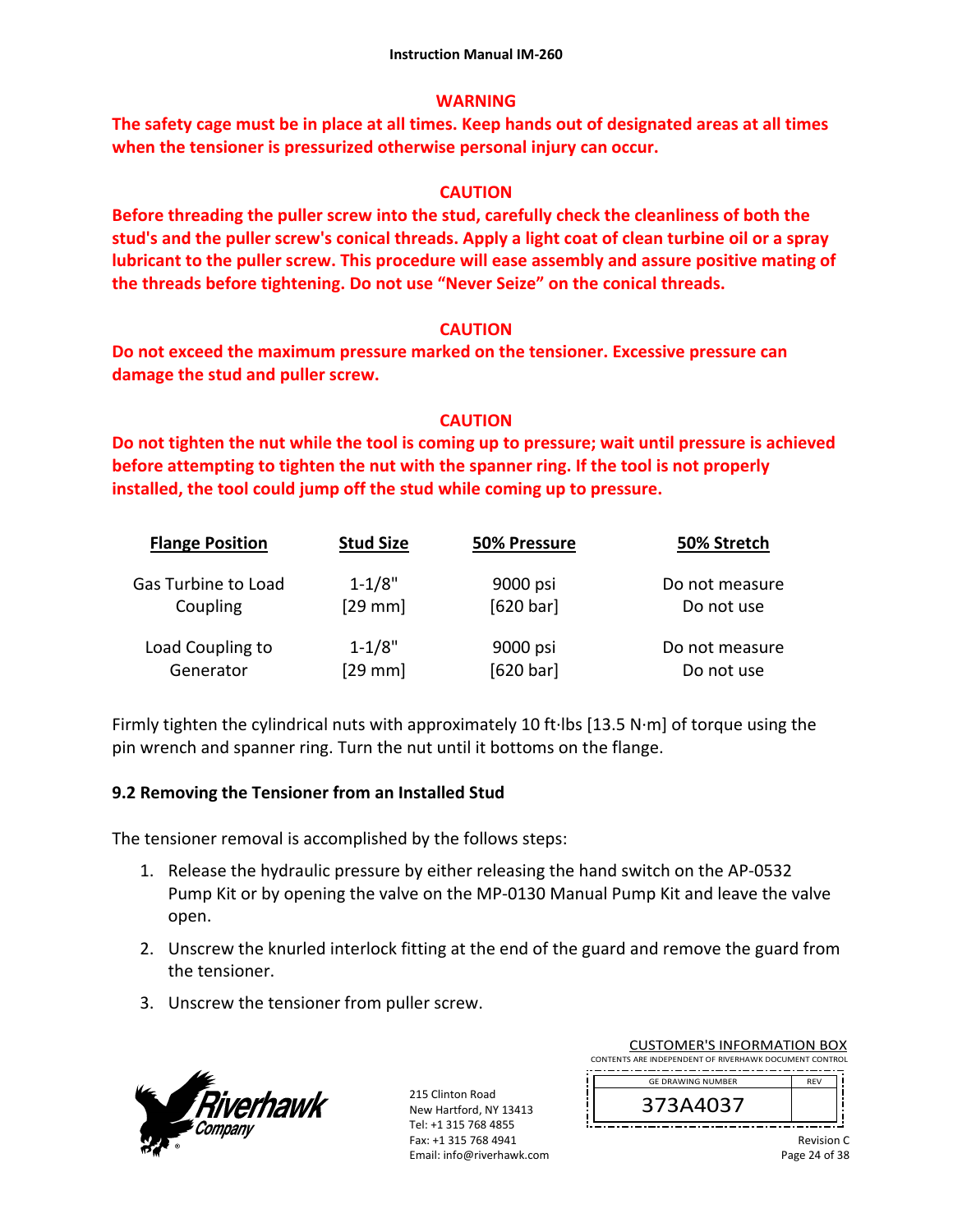- 4. Remove foot from around the puller screw.
- 5. Unscrew the puller screw using an Allen wrench. Tapping the Allen wrench with a hammer or the use of a 1'-2' breaker bar may be necessary to loosen the puller screw. Do not use an impact wrench as this can damage the puller screw.
- 6. Remove the spanner ring from the nut.
- 7. Move the tool to the next bolt hole following the tensioning pattern from the stretched record sheets at the end of this manual.

## **9.3 Tensioning at Final Pressure**

Repeat the pulling and tightening procedure stated above at full pressure. After all of the studs have been tensioned, measure the final stud length. The final pressure and required stretch values are listed in the following table.

## **WARNING**

**The safety cage must be in place at all times. Keep hands out of designated areas at all times when the tensioner is pressurized otherwise personal injury can occur.** 

## **CAUTION**

**Before threading the puller screw into the stud, carefully check the cleanliness of both the stud's and the puller screw's conical threads. Apply a light coat of clean turbine oil or a spray lubricant to the puller screw. This procedure will ease assembly and assure positive mating of the threads before tightening. Do not use "Never Seize" on the conical threads.** 

## **CAUTION**

**Do not exceed the maximum pressure marked on the tensioner. Excessive pressure can damage the stud and puller screw.** 

## **CAUTION**

**Do not tighten the nut while the tool is coming up to pressure; wait until pressure is achieved before attempting to tighten the nut with the spanner ring. If the tool is not properly installed, the tool could jump off the stud while coming up to pressure.**

| <b>Flange Position</b> | <b>Stud Size</b> | <b>Final Pressure</b> | <b>Final Stretch</b>                  |
|------------------------|------------------|-----------------------|---------------------------------------|
| Gas Turbine to Load    | $1 - 1/8"$       | 18000 psi             | $0.009" - 0.011"$                     |
| Coupling               | $[29$ mm         | [1240 bar]            | $[0.23 \text{ mm} - 0.28 \text{ mm}]$ |

![](_page_24_Picture_16.jpeg)

|                                                        | <b>CUSTOMER'S INFORMATION BOX</b> |                   |  |  |  |
|--------------------------------------------------------|-----------------------------------|-------------------|--|--|--|
| CONTENTS ARE INDEPENDENT OF RIVERHAWK DOCUMENT CONTROL |                                   |                   |  |  |  |
|                                                        | <b>GE DRAWING NUMBER</b>          | RFV               |  |  |  |
|                                                        | 373A4037                          |                   |  |  |  |
|                                                        |                                   | <b>Revision C</b> |  |  |  |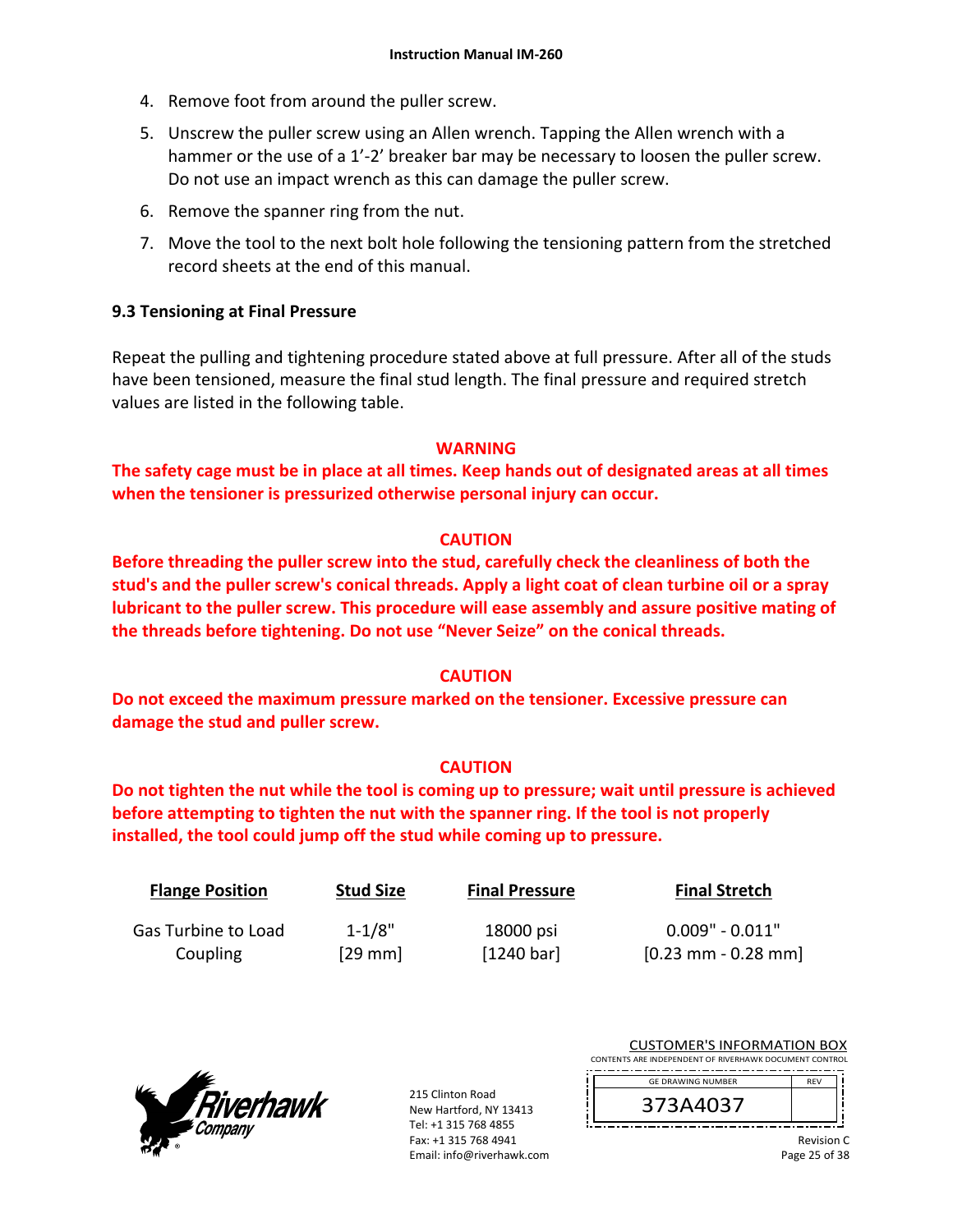| Load Coupling to | $1 - 1/8"$ | 18000 psi  | $0.009"$ - $0.011"$                   |
|------------------|------------|------------|---------------------------------------|
| Generator        | $[29$ mm   | [1240 bar] | $[0.23 \text{ mm} - 0.28 \text{ mm}]$ |

Firmly tighten the cylindrical nuts with approximately 10 ft∙lbs [13.5 N∙m] of torque using the pin wrench and spanner ring. Turn the nut until it bottoms on the flange.

Failure to achieve the correct final stretch values will result in an incorrectly tensioned stud.

Incorrect stretch values can be corrected by uninstalling some or all of the selected studs. Re‐ measure the initial length of the studs and repeat the installation instructions studs. Excessive stretch variations can also be corrected by the same method.

Have final stretch values approved by the supervisor responsible for the installation.

## **10.0 Thread Locking and Windage Plug Installation**

## **10.1 Thread Locking**

![](_page_25_Picture_8.jpeg)

**Picture 10A** ‐ Riverhawk Locknut

Mechanical lock nuts have two set screws located in the top face. Before threading the nut onto the stud, check to be certain the set screws are free to turn. Once the nut is seated torque the set screws to the values specified in the following table. When seated and torqued to the values specified, the load created by the set screw displaces the thread of the nut in the area of the web thereby creating the desired locking action.

![](_page_25_Picture_11.jpeg)

| <b>CUSTOMER'S INFORMATION BOX</b><br>CONTENTS ARE INDEPENDENT OF RIVERHAWK DOCUMENT CONTROL |                   |  |
|---------------------------------------------------------------------------------------------|-------------------|--|
| <b>GE DRAWING NUMBER</b>                                                                    | <b>RFV</b>        |  |
| 373A4037                                                                                    |                   |  |
|                                                                                             | <b>Revision C</b> |  |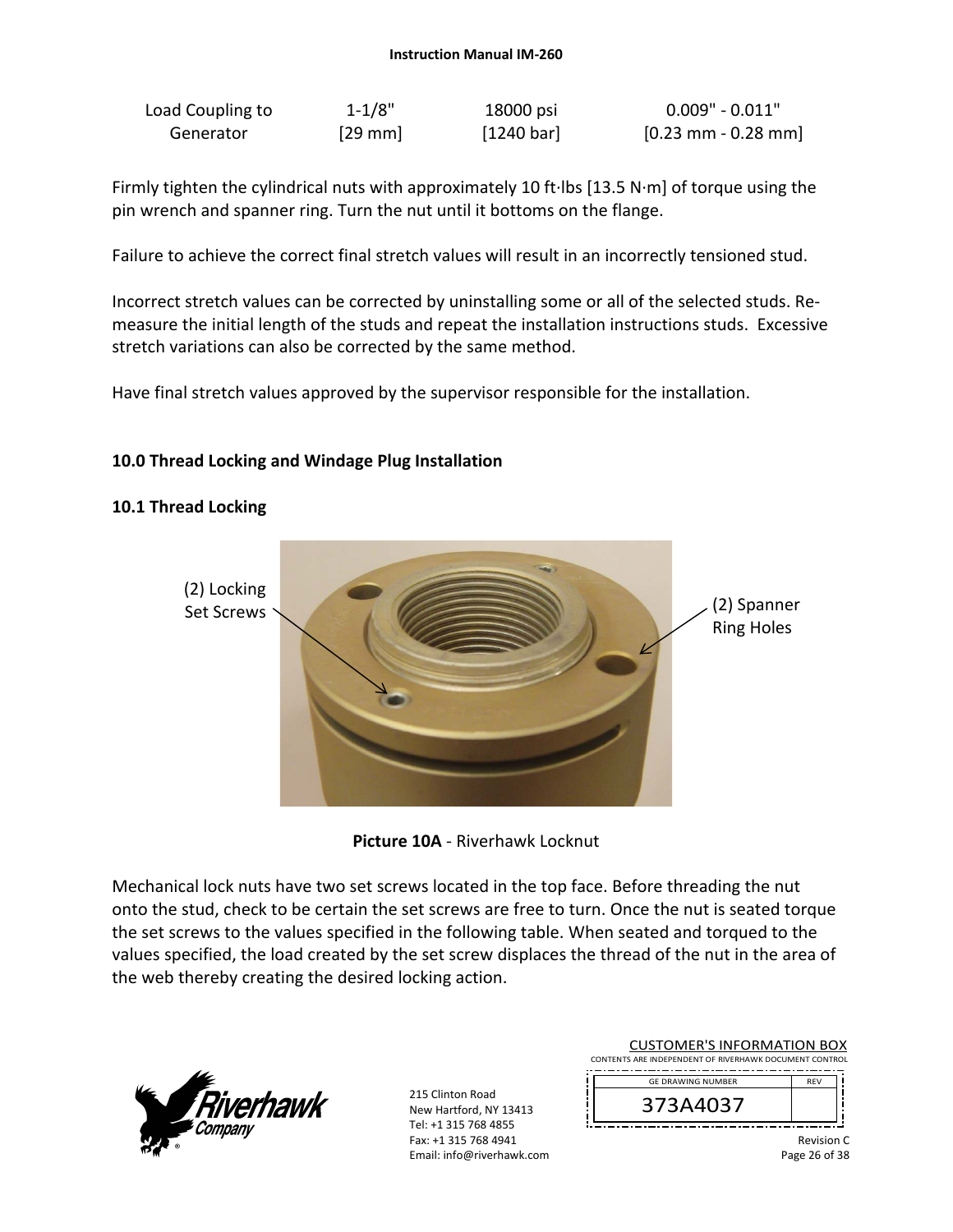| <b>Flange Position</b> | <b>Stud Size</b> | <b>Set Screw Size</b> | <b>Torque</b>             |
|------------------------|------------------|-----------------------|---------------------------|
| Gas Turbine to Load    | $1 - 1/8"$       | #10-32 UN             | $30$ in Ibs - $36$ in Ibs |
| Coupling               | $[29$ mm         |                       | $[3.4 N·m - 4.1 N·m]$     |
| Load Coupling to       | $1 - 1/8"$       | #10-32 UN             | $30$ in Ibs - $36$ in Ibs |
| Generator              | $[29$ mm]        |                       | $[3.4 N·m - 1.1 N·m]$     |

## **10.2 Windage Plug Installation**

Refer to the hardware assembly drawing (HF-xxxx) listed in Section 2.0 of this manual to determine if windage plugs are required for installation.

![](_page_26_Figure_4.jpeg)

**Figure 10B** – Windage Plug Installation

Assembly sequence is as follows:

- 1. Verify the stud's internal threads are clean and free from oil.
- 2. Fully insert the windage plug by threading it into the stud's internal thread.
- 3. Torque the windage plug to 80‐120 in∙lbs (9.0 13.6 N∙m).
- 4. Tighten the windage plugs' set screws to 25‐35 in∙lbs (3.0 4.0 N∙m).
- 5. Check the distance the plug is inside the stud. The plug should be at a minimum of .06" (1.5mm) below the face of the stud.

## **11.0 Stud and Nut Removal**

![](_page_26_Picture_13.jpeg)

| <b>CUSTOMER'S INFORMATION BOX</b><br>CONTENTS ARE INDEPENDENT OF RIVERHAWK DOCUMENT CONTROL |                   |  |
|---------------------------------------------------------------------------------------------|-------------------|--|
| <b>GF DRAWING NUMBER</b>                                                                    | <b>RFV</b>        |  |
| 373A4037                                                                                    |                   |  |
|                                                                                             | <b>Revision C</b> |  |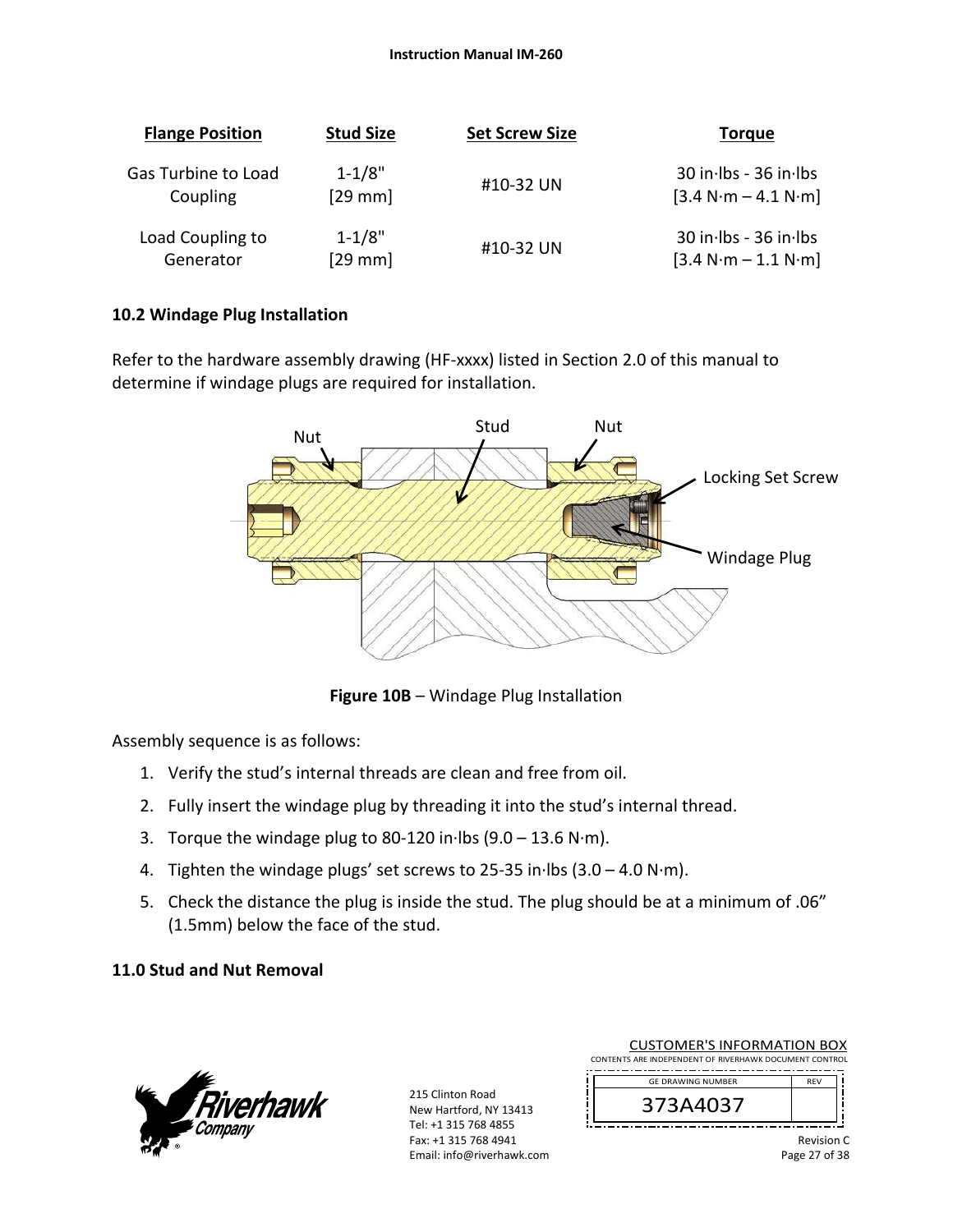## **11.1 Handling of the Tensioner**

The tensioner used in this application is designed for no special lifting instructions. Do not drop any part of the tensioner on the operator or other nearby personnel.

## **11.2 Stud and Nut Removal**

## **WARNING**

**The safety cage must be in place at all times. Keep hands out of designated areas at all times when the tensioner is pressurized otherwise personal injury can occur.** 

## **CAUTION**

**Before threading the puller screw into the stud, carefully check the cleanliness of both the stud's and the puller screw's conical threads. Apply a light coat of clean turbine oil or a spray lubricant to the puller screw. This procedure will ease assembly and assure positive mating of the threads before tightening. Do not use "Never Seize" on the conical threads.** 

## **CAUTION**

**Do not exceed the maximum pressure marked on the tensioner. Excessive pressure can damage the stud and puller screw.** 

## **CAUTION**

**Do not tighten the nut while the tool is coming up to pressure; wait until pressure is achieved before attempting to tighten the nut with the spanner ring. If the tool is not properly installed, the tool could jump off the stud while coming up to pressure.** 

Refer to the hardware assembly drawing (HF-xxxx) listed in Section 2.0 of this manual and the tensioner assembly drawing (HT‐xxxx) listed in Section 4.5 of this manual to determine how the tensioner must be assembled on the load coupling for its correct operation.

Section 8.0 contains diagrams of the tensioner equipment.

**Note: Before threading the puller screw into the stud, carefully check the cleanliness of both the stud's and the puller screw's conical threads. Apply a light coat of clean turbine oil or a spray lubricant to the puller screw. Do not use "Never Seize" on the conical threads. This procedure will ease assembly and assure positive mating of the threads before tightening.** 

Disassembly sequence is as follows:

1. If present, remove the windage plugs from the studs by reversing the installation instructions from section 10.2. It may be necessary to use a flat-bladed screwdriver to stop

![](_page_27_Picture_17.jpeg)

215 Clinton Road New Hartford, NY 13413 Tel: +1 315 768 4855 Fax: +1 315 768 4941 Email: info@riverhawk.com

| CONTENTS ARE INDEPENDENT OF RIVERHAWK DOCUMENT CONTROL |            |
|--------------------------------------------------------|------------|
|                                                        |            |
| <b>GE DRAWING NUMBER</b>                               | <b>RFV</b> |
|                                                        |            |
| 373A4037                                               |            |
|                                                        |            |
|                                                        |            |

CUSTOMER'S INFORMATION BOX

Revision C Page 28 of 38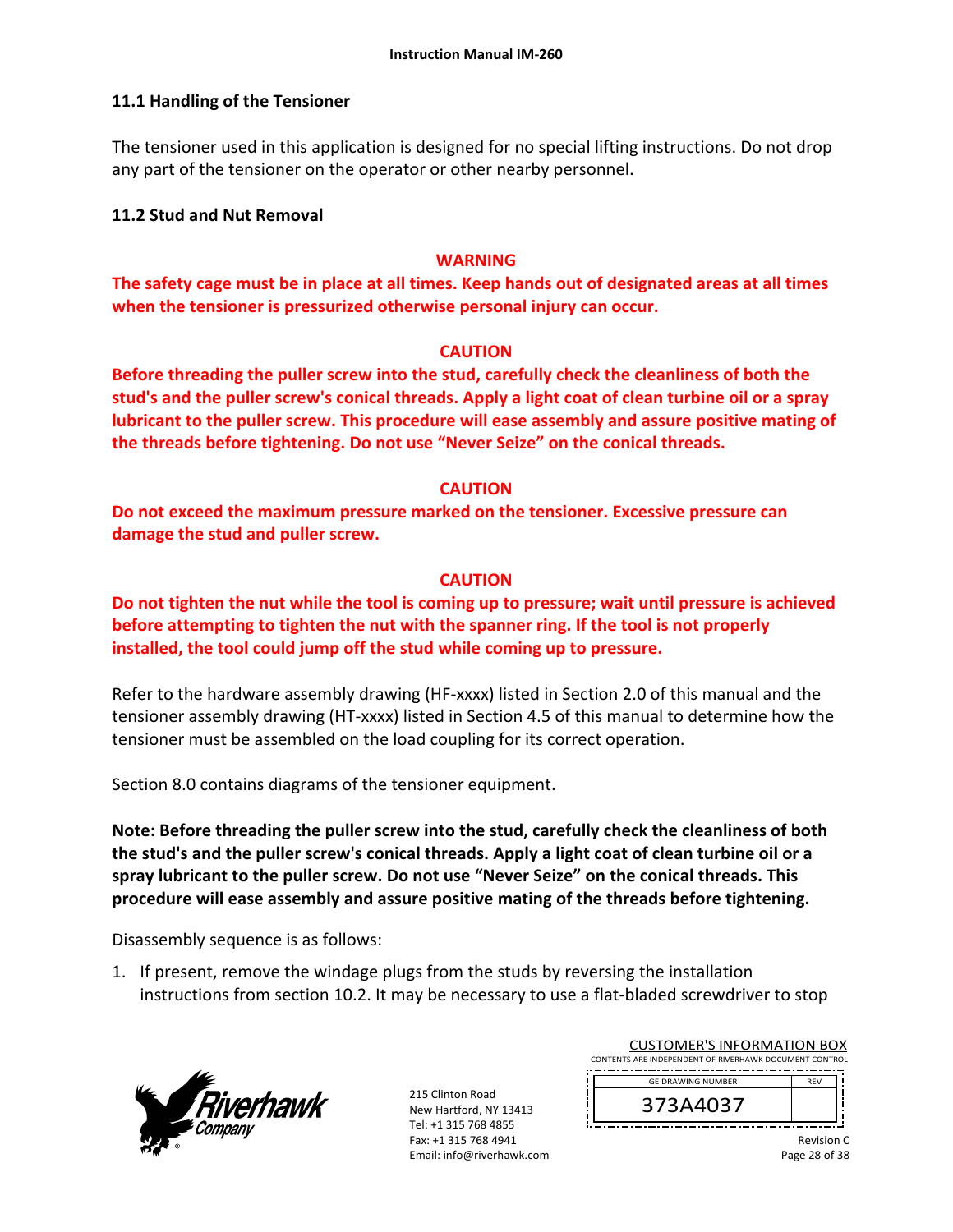the windage plug from rotating while using an Allen wrench to loosen the set screw. Do not misplace the set screws.

2. Using a wire brush (GT‐4354) and shop air, clean the internal tapered thread of the stud to remove any debris/deposits which may have accumulated during service as described in section 5.2.2. Do not continue until ALL debris is removed from the threads.

## **WARNING**

## **Do not use a hydraulic tensioner to remove a stud with damaged conical threads.**

3. With an Allen-wrench loosen the two locking set screws but do not remove from the nut.

![](_page_28_Picture_6.jpeg)

**Picture 11A** ‐ Loosening of a nut's set screws

- 4. Connect the hydraulic hose from the hydraulic pump to the tensioner.
- 5. Open the hydraulic return valve on the pump to allow hydraulic fluid to be pushed back from the puller tool into the pump reservoir. (This is automatic on the air‐operated hydraulic pump)
- 6. Place the spanner ring on the nut.
- 7. Insert the puller screw into the tapered thread of the stud and hand tighten. **Be sure not to cross‐thread the puller screw.**
- 8. Using an Allen wrench, tighten the puller screw and then back off the puller screw 1/2 a turn.
- 9. Retighten the puller screw by hand until it is fully inserted. **DO NOT BACK OFF THE PULLER SCREW.**
- 10. Place the foot over the puller screw and orientate it into position.

![](_page_28_Picture_15.jpeg)

| <b>CUSTOMER'S INFORMATION BOX</b>                      |            |
|--------------------------------------------------------|------------|
| CONTENTS ARE INDEPENDENT OF RIVERHAWK DOCUMENT CONTROL |            |
|                                                        |            |
| <b>GF DRAWING NUMBER</b>                               | <b>RFV</b> |
| 373A4037                                               |            |
|                                                        |            |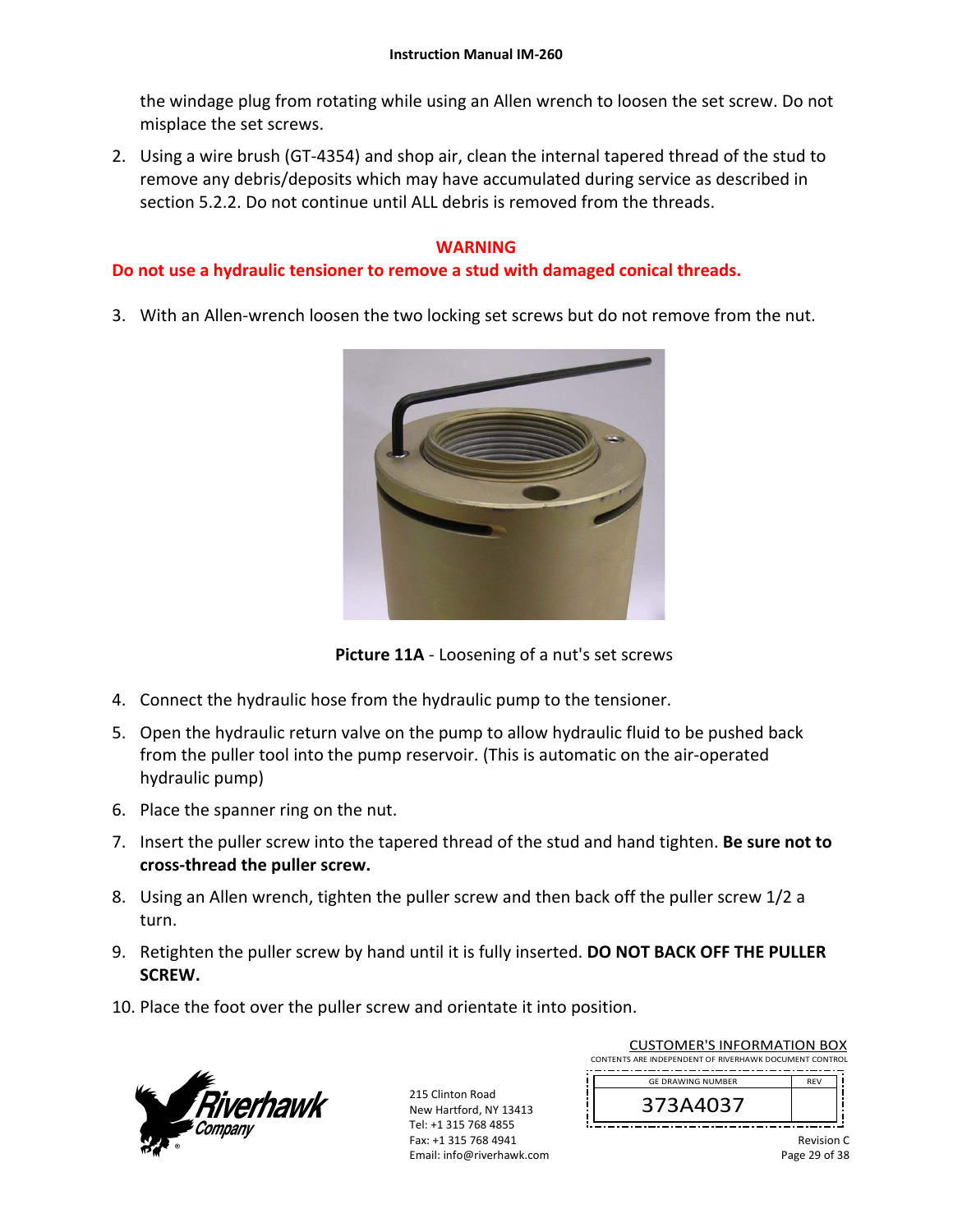- 11. Thread the tensioner onto the puller screw until it stops. Please note that the internal stop inside the tensioner will cause a gap in between the foot and tensioner. The gap should be 1/16"[1.6mm] to 3/16"[4.8mm]. **DO NOT ATTEMPT TO TIGHTEN THE TENSIONER AGAINST THE FOOT.**
- 12. Place the guard over the tensioner and position the guide pin into the hole in the backside of the stud.
- 13. Tighten the knurled interlock fitting by hand until it firmly presses against the tensioner. There should be no gap between the tensioner the interlock fitting.
- 14. Activate the custom connector from the rear of guard by pushing on the center with your thumb and pulling the tabs with your fore finger and middle finger. Push the assembly forward until it locks into the tensioner. Release fingers from the tabs and then remove thumb, Ensure connection is firmly engaged or else the tensioner will not be connected to the pump.

![](_page_29_Picture_5.jpeg)

**Picture 11B** ‐ Activation of the safety interlock

15. Connect the hydraulic pump to the tensioner and apply the appropriate hydraulic pressure per this table.

| <b>Flange Position</b>              | <b>Stud Size</b> | Final (100%) Pressure |
|-------------------------------------|------------------|-----------------------|
|                                     | $1 - 1/8"$       | 18000 psi             |
| <b>Gas Turbine to Load Coupling</b> | $[29$ mm         | [620 bar]             |

![](_page_29_Picture_9.jpeg)

215 Clinton Road New Hartford, NY 13413 Tel: +1 315 768 4855 Fax: +1 315 768 4941 Email: info@riverhawk.com

| CONTENTS ARE INDEPENDENT OF RIVERHAWK DOCUMENT CONTROL |            |
|--------------------------------------------------------|------------|
| <b>GE DRAWING NUMBER</b>                               | <b>RFV</b> |
| 373A4037                                               |            |
|                                                        | Revisio    |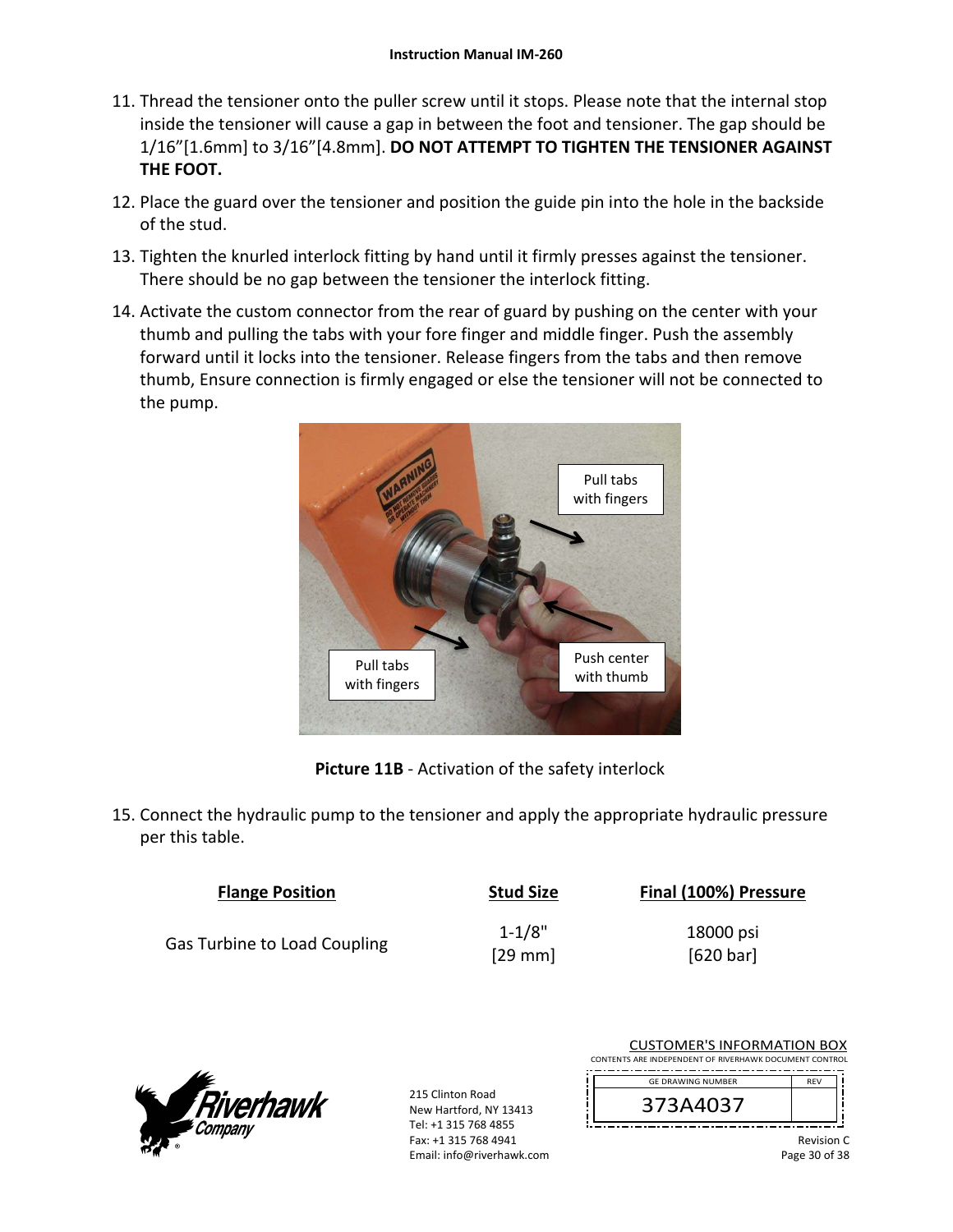|                            | $1 - 1/8"$   | 18000 psi |
|----------------------------|--------------|-----------|
| Load Coupling to Generator | $[29$ mm $]$ | [690 bar] |

- 16. Turn the spanner ring with the pin wrench. Loosen and turn the nut approximately 3/4 of a turn.
- 17. Release the hydraulic pressure.

## **11.3.1 Removing the Tensioner from a Stud**

The tensioner removal is accomplished by the follows steps:

- 1. Release the hydraulic pressure by either releasing the hand switch on the AP‐0532 Pump Kit or by opening the valve on the MP‐0130 Manual Pump Kit and leave the valve open.
- 2. Unscrew the knurled interlock fitting at the end of the guard and remove the guard from the tensioner.
- 3. Unscrew the tensioner from puller screw.
- 4. Remove foot from around the puller screw.
- 5. Unscrew the puller screw using an Allen wrench. Tapping the Allen wrench with a hammer or the use of a 1'-2' breaker bar may be necessary to loosen the puller screw. Do not use an impact wrench as this can damage the puller screw.
- 6. Remove the spanner ring from the nut.
- 7. Move the tool to the next bolt hole following the tensioning pattern from the stretched record sheets at the end of this manual.

## **12.0 Storage Instructions**

Follow these directions to properly store your hydraulic tensioner and hydraulic pump kit for long term storage and shipment.

If any damage is observed, contact the Riverhawk Company to schedule a maintenance inspection.

## **12.1 Hydraulic Pump Kit Storage**

Refer to the Hydraulic Pump Kit Instruction Manual, IM‐293 (GE VENDOC 373A4058). The latest revision may be obtained by contacting Riverhawk Company or thru www.riverhawk.com.

![](_page_30_Picture_18.jpeg)

215 Clinton Road New Hartford, NY 13413 Tel: +1 315 768 4855 Fax: +1 315 768 4941 Email: info@riverhawk.com

| CONTENTS ARE INDEPENDENT OF RIVERHAWK DOCUMENT CONTROL |            |
|--------------------------------------------------------|------------|
| <b>GE DRAWING NUMBER</b>                               | <b>RFV</b> |
| 373A4037                                               |            |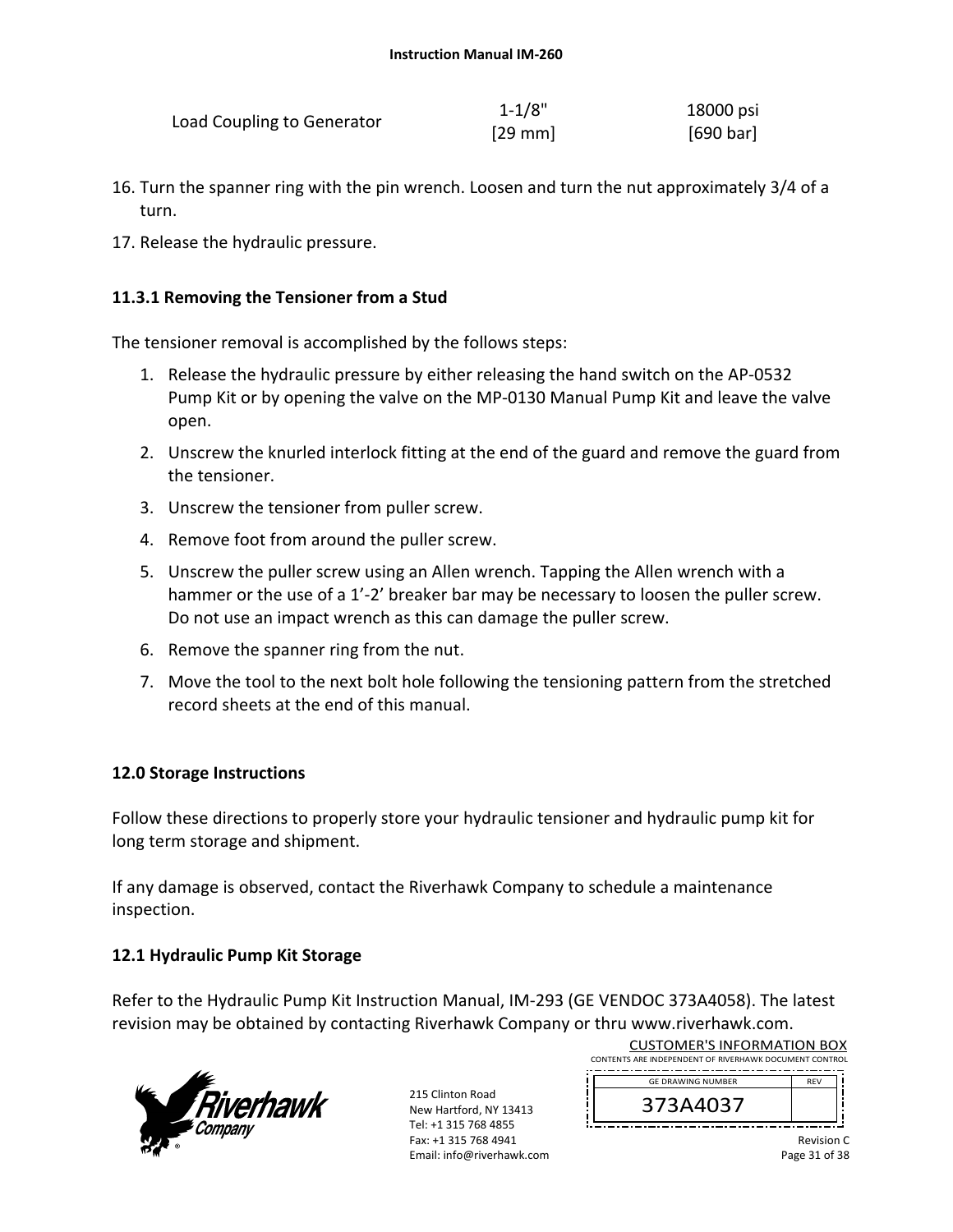## **12.2 Hydraulic Tensioner Storage**

Check the tensioner for any damage:

- 1. Clean puller screw and check for any debris and dents.
- 2. Knurled interlock fitting should be clean and free to rotate.
- 3. Inspect the tensioner guard for any signs of damage. Bent guards must be replaced.

If any damage is observed, contact the Riverhawk Company to schedule a maintenance inspection.

Place the protective plastic cap on the guard's knurled interlock fitting.

Coat the hydraulic tensioner with a light coat of oil and place the tensioner into the original shipping container.

## **12.3 Store shipping container**

Secure the hydraulic pump and hydraulic tensioner into the original shipping containers using the supplied wood braces.

Seal the original shipping container and store under shelter and protected from moisture, sand, and grit.

## **13.0 Frequently Asked Questions**

This section contains some frequently asked questions and problems. If the steps listed here do not solve your problem, contact the Riverhawk Company thru our website, email, or phone call.

- **Q:**  Can I rent a hydraulic tensioner kit?
- **A:**  Yes, Riverhawk has rental tensioner kits available for most of our hydraulic tensioners.

![](_page_31_Picture_16.jpeg)

215 Clinton Road New Hartford, NY 13413 Tel: +1 315 768 4855 Fax: +1 315 768 4941 Email: info@riverhawk.com

| CONTENTS ARE INDEPENDENT OF RIVERHAWK DOCUMENT CONTROL |            |
|--------------------------------------------------------|------------|
| <b>GE DRAWING NUMBER</b>                               | <b>RFV</b> |
| 373A4037                                               |            |
|                                                        |            |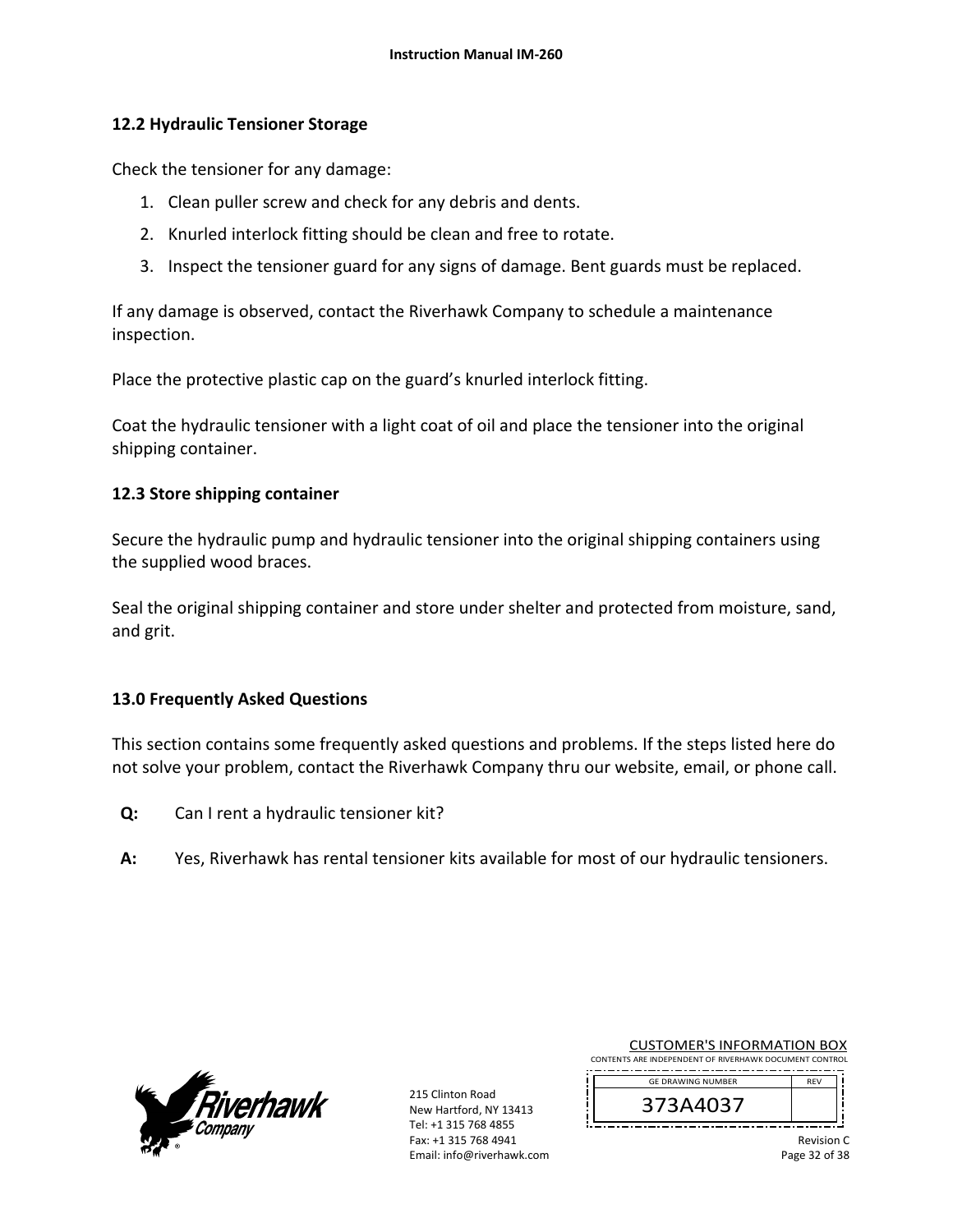- **Q:**  A tensioner has pulled itself out of the stud's conical threads. Can I continue using a tensioner on this stud?
- **A:**  No. Both the tensioner and the stud may have been damaged and must be removed from the work area. If the stud is tensioned, a Nut Buster repair kit, from Riverhawk, must be used to remove the damaged stud by drilling out the nut. Leaving a damaged stud in place will lead to a safety hazard on future outages.

Riverhawk can supply a replacement stud and nut based on the initial weight certification supplied with the hardware set (see section 4.2). The damaged tensioner should also be returned to Riverhawk for inspection and repair.

If a stud must be left in place, paint the damaged stud with a generous amount of indelible, bright‐colored paint. Notify the appropriate GE Safety and Service personnel. Note the location of the damaged stud in the services notes for the machine.

- **Q:**  The hydraulic tensioner has been taken up to its final pressure. The final stretch length is short of the final stretch target. What is the next step?
- **A:**  Do not increase the hydraulic pressure. Check if the hydraulic pump is set to the right pressure. Install the tensioner and re‐pressurize the tensioner to the final pressure then recheck the stretch measurement. If the stretch value is still short, remove the stud from the hole and re-measure the stud's initial length then try to install the stud again.
- **Q:**  The hydraulic tensioner has been taken up to its final pressure. The final stretch length is larger than the final stretch target. What is the next step?
- **A:**  Remove the stud from the bolt hole. Check if the hydraulic pump is set to the right pressure. Re‐measure the stud's initial length then try to install the stud again.

![](_page_32_Picture_9.jpeg)

215 Clinton Road New Hartford, NY 13413 Tel: +1 315 768 4855 Fax: +1 315 768 4941 Email: info@riverhawk.com

| <b>CUSTOMER'S INFORMATION BOX</b> |  |  |  |  |  |  |  |  |  |
|-----------------------------------|--|--|--|--|--|--|--|--|--|
|                                   |  |  |  |  |  |  |  |  |  |

CONTENTS ARE INDEPENDENT OF RIVERHAWK DOCUMENT CONTROL --------------------------------------

![](_page_32_Picture_13.jpeg)

Revision C Page 33 of 38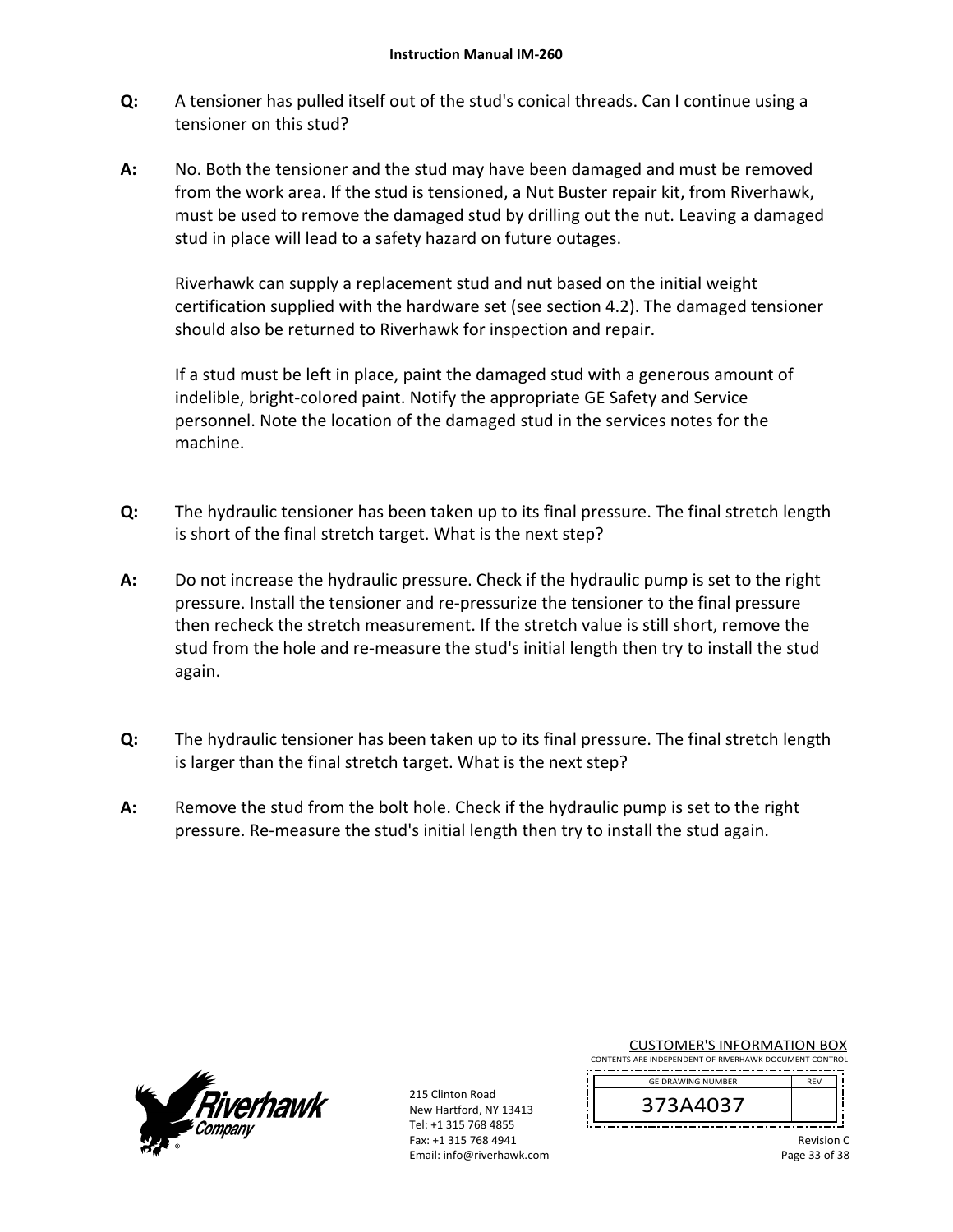- **Q:**  The tensioner is at its final pressure, but the nut cannot be loosened.
- **A:**  If the nuts cannot be loosened at the final pressure, continually increasing the pressure will not help and can be dangerous and in some cases make it harder to remove the nut. Check the nut to see if its set screws have been loosened. Check for and remove any corrosion around the nut's threads. Apply penetrating oil between the stud and the nut.
- **Q:**  How do I clean the conical threads on a stud?
- **A:**  The conical threads are best cleaned using a spiral wound brass brush in a drill as described in section 5.2.2
- **Q:**  During the initial steps of removing a tensioned stud, the stick‐out length is found to be wrong.
- **A:**  Do not proceed. Contact Riverhawk for assistance. With the wrong stick‐out length, the hydraulic tensioner has a limited stroke and may not work properly and can be damaged.
- **Q:**  The hydraulic pump appears to be leaking.
- **A:**  Check the hose connection to the hydraulic pump. If the 1/4" high pressure fitting is not assembled correctly as shown in section 7.2, it may look like the pump is leaking. If the problem continues, it may be necessary to open the pump kit. Contact Riverhawk for guidance.
- **Q:**  The hydraulic hose has a collar on it that can't be moved by hand
- **A:**  The hydraulic fitting is shown in section 7.2. The collar is sometimes held in place with a thread locking compound. This prevents the collar from moving too easily. It may be necessary to adjust this collar with a set of vise‐grip pliers. Be careful to not strip the threads off the tube or hose end.

![](_page_33_Picture_11.jpeg)

215 Clinton Road New Hartford, NY 13413 Tel: +1 315 768 4855 Fax: +1 315 768 4941 Email: info@riverhawk.com

| CONTENTS ARE INDEPENDENT OF RIVERHAWK DOCUMENT CONTROL |            |
|--------------------------------------------------------|------------|
| <b>GE DRAWING NUMBER</b>                               | <b>RFV</b> |
| 373A4037                                               |            |
|                                                        |            |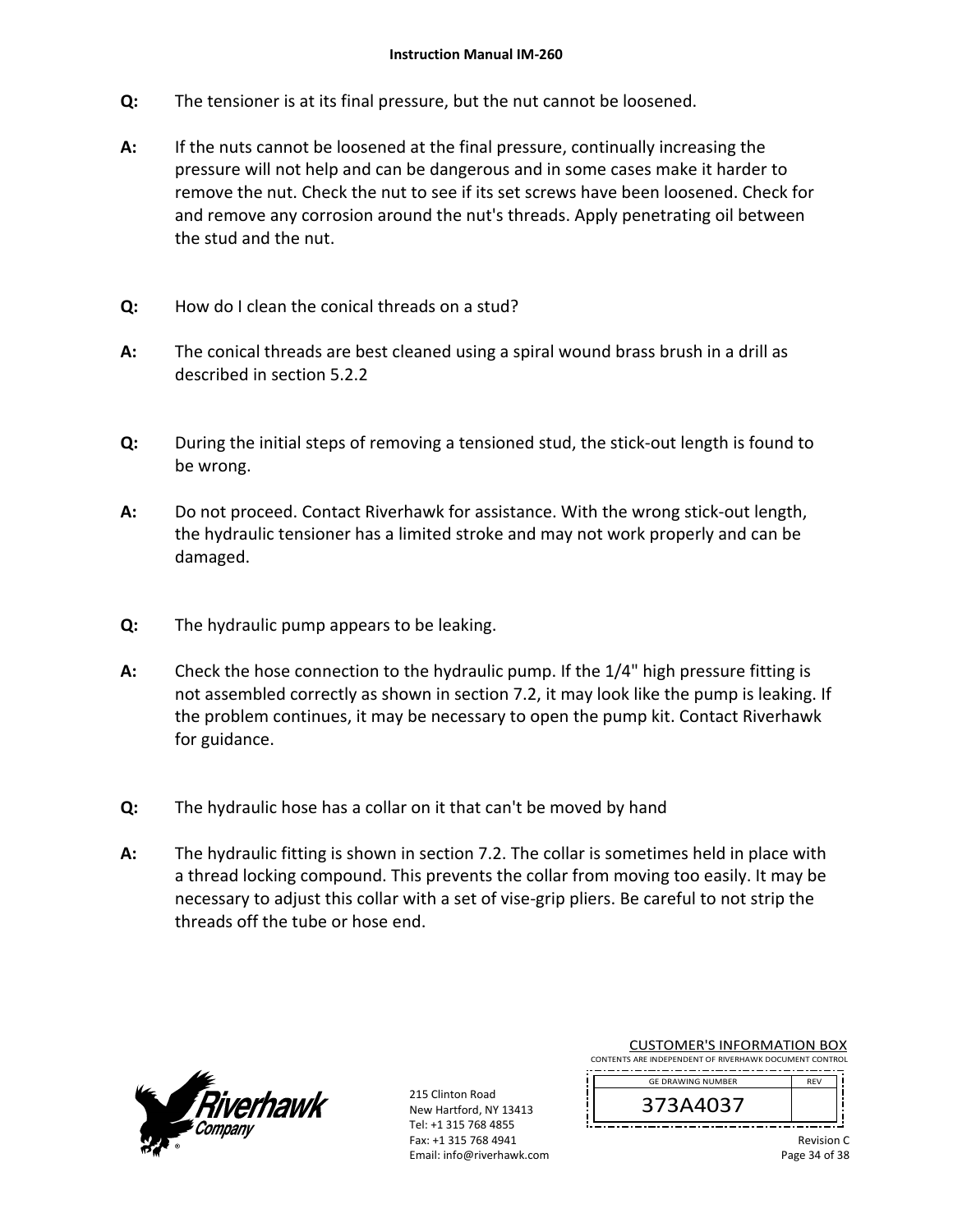## **14.0 Revision History**

| Revision<br>Letter | <b>Effective Date</b> | Description                                                                                                      |
|--------------------|-----------------------|------------------------------------------------------------------------------------------------------------------|
|                    | May 3, 2022           | Updated EC Declaration of Conformity; Added UKCA<br><b>Declaration of Conformity</b>                             |
| B                  | Jan 16, 2015          | Updated sections 1.0 and 4.3                                                                                     |
| A                  | Jun 18, 2013          | Reformatted, general updates to warnings and<br>cautions, added GE 107T2106 to the title page and<br>section 2.0 |
|                    | Feb 2, 2012           | Released                                                                                                         |

## **Appendix A1**

## **EC Declaration of Conformity**

| Manufacturer: | <b>Riverhawk Company</b>    |
|---------------|-----------------------------|
| Address:      | 215 Clinton Road            |
|               | New Hartford, NY 13413, USA |

The hydraulic pump and bolt tensioning tool described in this manual are used for installing and applying tension to large bolts that are specifically designed by Riverhawk Company to be tensioned hydraulically.

All applicable sections of European Directive 2006/42/EC for machinery have been applied and fulfilled in the design and manufacture of the hydraulic pump and bolt tensioning tool described in this manual. Reference also ISO 12100:2010, ISO 4413:2010, and ISO 4414:2010.

Furthermore, this equipment has been manufactured under the Riverhawk quality system per EN ISO 9001:2015

Consult the Declaration of Conformance included with the shipment of this equipment that identifies the authorized Riverhawk representative, applicable serial numbers, and appropriate signature.

![](_page_34_Picture_10.jpeg)

| CONTENTS ARE INDEPENDENT OF RIVERHAWK DOCUMENT CONTROL<br><b>GE DRAWING NUMBER</b><br><b>RFV</b> |  | <b>CUSTOMER'S INFORMATION BOX</b> |  |  |  |
|--------------------------------------------------------------------------------------------------|--|-----------------------------------|--|--|--|
|                                                                                                  |  |                                   |  |  |  |
|                                                                                                  |  |                                   |  |  |  |
|                                                                                                  |  | 373A4037                          |  |  |  |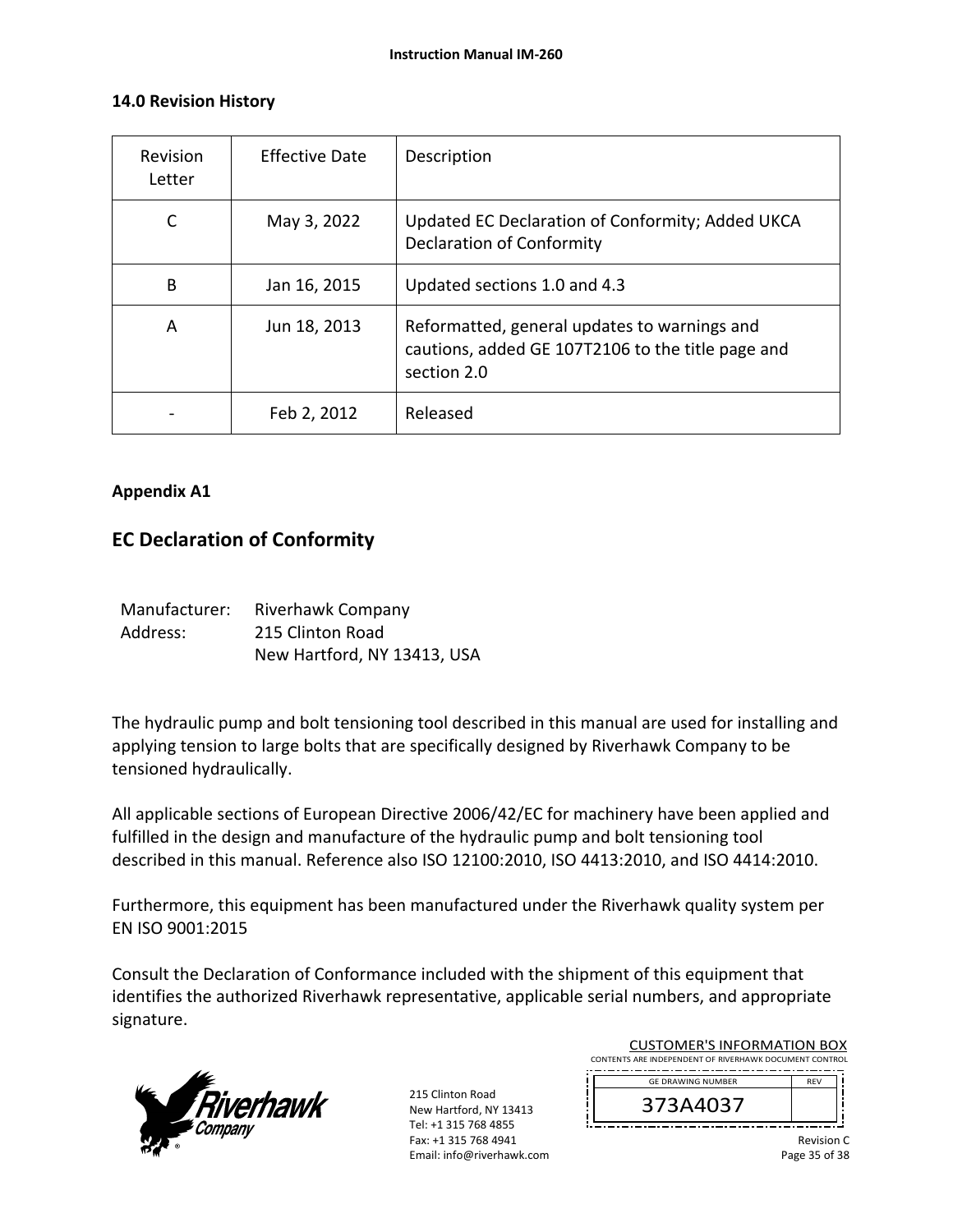#### **Appendix A2**

## **UKCA Declaration of Conformity**

| Manufacturer: | Riverhawk Company           |
|---------------|-----------------------------|
| Address:      | 215 Clinton Road            |
|               | New Hartford, NY 13413, USA |

The hydraulic pump and bolt tensioning tool described in this manual are used for installing and applying tension to large bolts that are specifically designed by Riverhawk Company to be tensioned hydraulically.

All applicable sections of Supply of Machinery (Safety) 2008 have been applied and fulfilled in the design and manufacture of the hydraulic pump and bolt tensioning tool described in this manual. Reference also ISO 12100:2010, ISO 4413:2010, and ISO 4414:2010.

Furthermore, this equipment has been manufactured under the Riverhawk quality system per EN ISO 9001:2015

Consult the Declaration of Conformance included with the shipment of this equipment that identifies the authorized Riverhawk representative, applicable serial numbers, and appropriate signature.

![](_page_35_Picture_8.jpeg)

215 Clinton Road New Hartford, NY 13413 Tel: +1 315 768 4855 Fax: +1 315 768 4941 Email: info@riverhawk.com CUSTOMER'S INFORMATION BOX

CONTENTS ARE INDEPENDENT OF RIVERHAWK DOCUMENT CONTROL . . <u>. . . . . . . . . . . . . . . . .</u>

![](_page_35_Picture_12.jpeg)

Revision C Page 36 of 38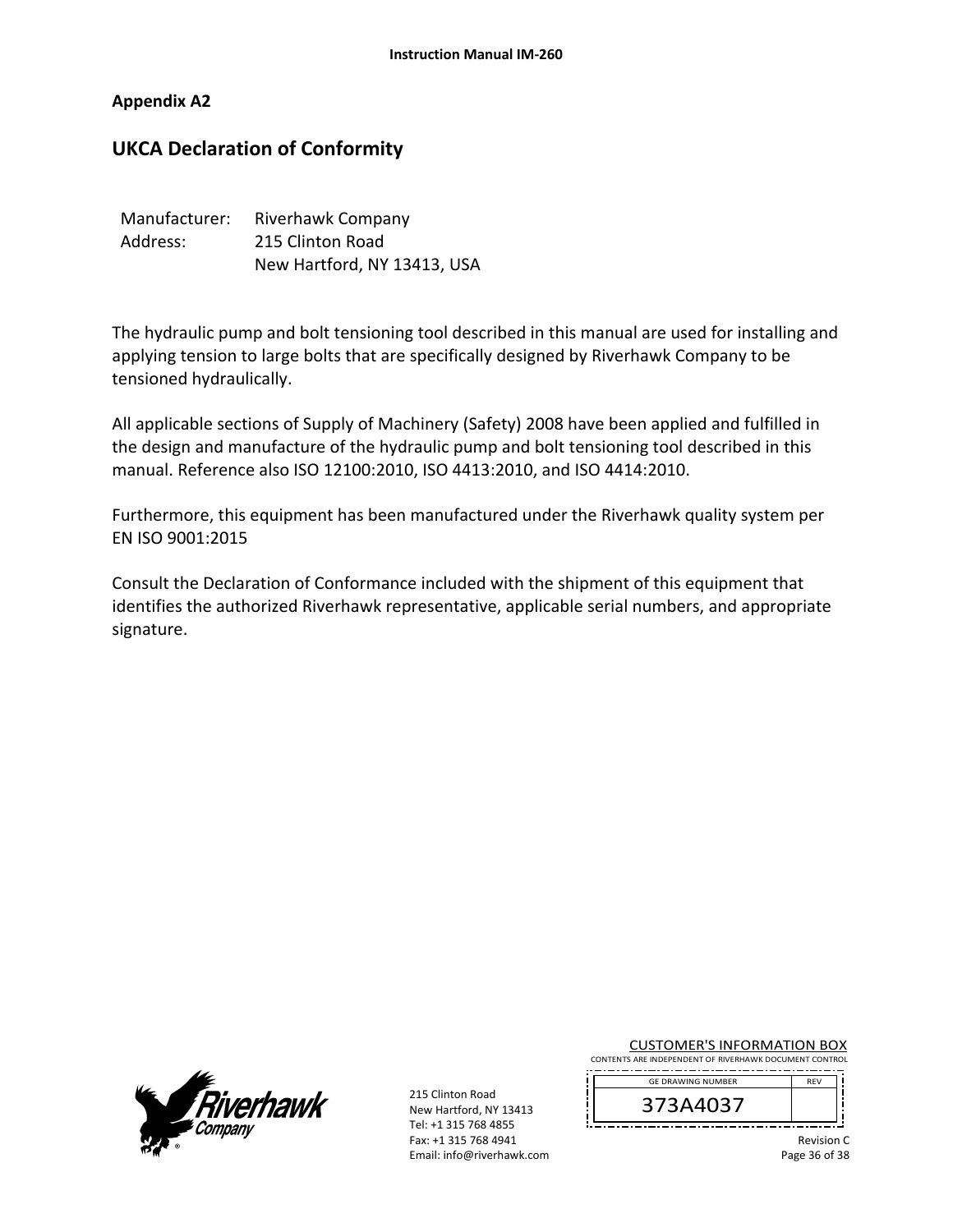#### **Appendix B1**

STRETCH RECORD SHEET FOR THE GAS TURBINE TO LOAD COUPLING

TURBINE NUMBER:

DATE:

TECHNICIAN:

#### SUPERVISOR:

![](_page_36_Picture_7.jpeg)

| <b>STUD LOCATION</b>    | ORIGINAL LENGTH | <b>FINAL LENGTH</b> | <b>FINAL STRETCH</b> |
|-------------------------|-----------------|---------------------|----------------------|
| $\mathbf 1$             |                 |                     |                      |
| 21                      |                 |                     |                      |
| 31                      |                 |                     |                      |
| 11                      |                 |                     |                      |
| 40                      |                 |                     |                      |
| 20                      |                 |                     |                      |
| 30                      |                 |                     |                      |
| 10                      |                 |                     |                      |
| 39                      |                 |                     |                      |
| 19                      |                 |                     |                      |
| 29                      |                 |                     |                      |
| 9                       |                 |                     |                      |
| 38                      |                 |                     |                      |
| 18                      |                 |                     |                      |
| 28                      |                 |                     |                      |
| $\bf8$                  |                 |                     |                      |
| 37                      |                 |                     |                      |
| 17                      |                 |                     |                      |
| 27                      |                 |                     |                      |
| $\overline{7}$          |                 |                     |                      |
| 36                      |                 |                     |                      |
| 16                      |                 |                     |                      |
| 26                      |                 |                     |                      |
| 6                       |                 |                     |                      |
| 35                      |                 |                     |                      |
| 15                      |                 |                     |                      |
| 25                      |                 |                     |                      |
| 5                       |                 |                     |                      |
| 34                      |                 |                     |                      |
| 14                      |                 |                     |                      |
| 24                      |                 |                     |                      |
| 4                       |                 |                     |                      |
| 33                      |                 |                     |                      |
| 13                      |                 |                     |                      |
| 23                      |                 |                     |                      |
| $\overline{\mathbf{3}}$ |                 |                     |                      |
| 32                      |                 |                     |                      |
| 12                      |                 |                     |                      |
| 22                      |                 |                     |                      |
| $\overline{2}$          |                 |                     |                      |

![](_page_36_Picture_9.jpeg)

215 Clinton Road New Hartford, NY 13413 Tel: +1 315 768 4855 Fax: +1 315 768 4941 Email: info@riverhawk.com CUSTOMER'S INFORMATION BOX

CONTENTS ARE INDEPENDENT OF RIVERHAWK DOCUMENT CONTROL

 GE DRAWING NUMBER REV 373A4037